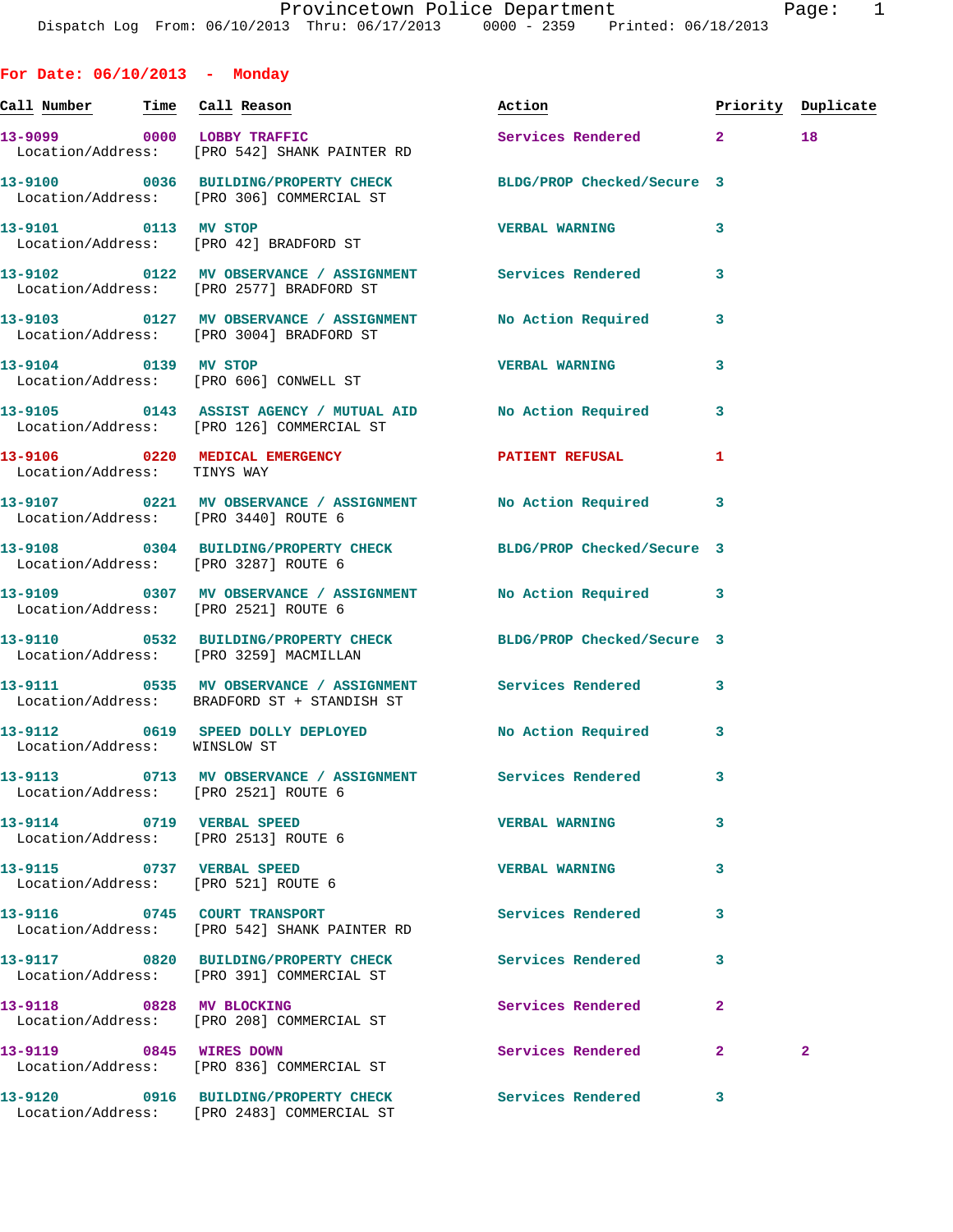|                                                        | Provincetown Police Department                                                                                  |                           |                         |
|--------------------------------------------------------|-----------------------------------------------------------------------------------------------------------------|---------------------------|-------------------------|
|                                                        | Dispatch Log From: 06/10/2013 Thru: 06/17/2013 0000 - 2359 Printed: 06/18/2013                                  |                           |                         |
|                                                        | 13-9121 0925 LANDLORD/TENANT<br>Location/Address: [PRO 3873] CONWELL ST                                         | SPOKEN TO                 | $\overline{a}$          |
| 13-9122 0937 ANIMAL CALL<br>Location/Address: RYDER ST |                                                                                                                 | No Action Required        | $\mathbf{2}$            |
|                                                        | 13-9123 1002 MV OBSERVANCE / ASSIGNMENT Services Rendered<br>Location/Address: [PRO 106] COMMERCIAL ST          |                           | 3                       |
|                                                        | 13-9124 1007 MEDICAL EMERGENCY<br>Location/Address: [PRO 654] COMMERCIAL ST                                     | <b>Services Rendered</b>  | 1                       |
| 13-9125 1031 MV ACCIDENT                               | Location/Address: [PRO 846] COMMERCIAL ST                                                                       | Services Rendered         | 1                       |
|                                                        | 13-9126 1037 TOW/STREET SWEEP<br>Location/Address: [PRO 846] COMMERCIAL ST                                      | <b>Vehicle Towed</b>      | $\overline{\mathbf{2}}$ |
| 13-9127 1046 BIKE ACCIDENT                             | Location/Address: [PRO 2490] PROVINCELANDS RD                                                                   | Transported to Hospital   | $\mathbf{2}$            |
| 13-9128 1106 MV HAZARD                                 | Location/Address: BANGS ST + COMMERCIAL ST                                                                      | Services Rendered         | $\overline{\mathbf{2}}$ |
| 13-9129 1111 NOISE COMPLAINT                           | Location/Address: [PRO 395] COMMERCIAL ST                                                                       | SPOKEN TO                 | 3                       |
| 13-9130 1140 ARGUMENT                                  | Location/Address: [PRO 1856] CONANT ST                                                                          | SPOKEN TO                 | 3                       |
|                                                        | 13-9131 1214 BUILDING/PROPERTY CHECK<br>Location/Address: [PRO 2898] JEROME SMITH RD                            | <b>Services Rendered</b>  | 3                       |
|                                                        | 13-9132 1219 HOSPITAL TRANSPORT<br>Location/Address: [PRO 440] HARRY KEMP WAY                                   | Transported to Hospital   | 1                       |
|                                                        | 13-9133 1247 FLIGHT COVERAGE<br>Location/Address: [PRO 516] RACE POINT RD                                       | Services Rendered         | $\overline{\mathbf{2}}$ |
|                                                        | 13-9134 1331 HOSPITAL TRANSPORT<br>Location/Address: [PRO 440] HARRY KEMP WAY                                   | Transported to Hospital 1 |                         |
| Location/Address: [PRO 94] BRADFORD ST                 | 13-9135 1333 BUSSES LEFT RUNNING                                                                                | SPOKEN TO                 | $\mathbf{2}$            |
| 13-9136 1353 HARASSMENT                                | Location/Address: [PRO 859] COMMERCIAL ST                                                                       | SPOKEN TO                 | $\overline{a}$          |
| 13-9137 1403 FOLLOW UP                                 | Location/Address: [PRO 1259] COMMERCIAL ST                                                                      | FOLLOW UP                 | $\overline{a}$          |
|                                                        | 13-9138 1422 FLIGHT COVERAGE<br>Location/Address: [PRO 542] SHANK PAINTER RD                                    | Services Rendered         | $\overline{\mathbf{2}}$ |
| 13-9139 1424 MV HIT & RUN                              | Location/Address: [PRO 3296] SHANK PAINTER RD                                                                   | No Action Required        | $\mathbf{2}$            |
|                                                        | 13-9140 1503 FOUND VERIZON SAMSUNG CELL PHO Services Rendered<br>Location: [PRO 3431] LOPES SQUARE              |                           | 3                       |
|                                                        | 13-9141 1522 BUILDING/PROPERTY CHECK BLDG/PROP Checked/Secure 3<br>Location/Address: [PRO 2898] JEROME SMITH RD |                           |                         |
| 13-9142 1623 MV DISABLED                               | Location/Address: [PRO 105] COMMERCIAL ST                                                                       | Services Rendered         | $\mathbf{2}$            |
| 13-9144 1651 LOUD MUSIC                                | Location/Address: [PRO 3275] COMMERCIAL ST                                                                      | SPOKEN TO                 | 1                       |
|                                                        | 13-9145 1713 LARCENY /FORGERY/ FRAUD<br>Location/Address: [PRO 986] MAYFLOWER AVE                               | <b>SPOKEN TO</b>          | $\overline{a}$          |

Page: 2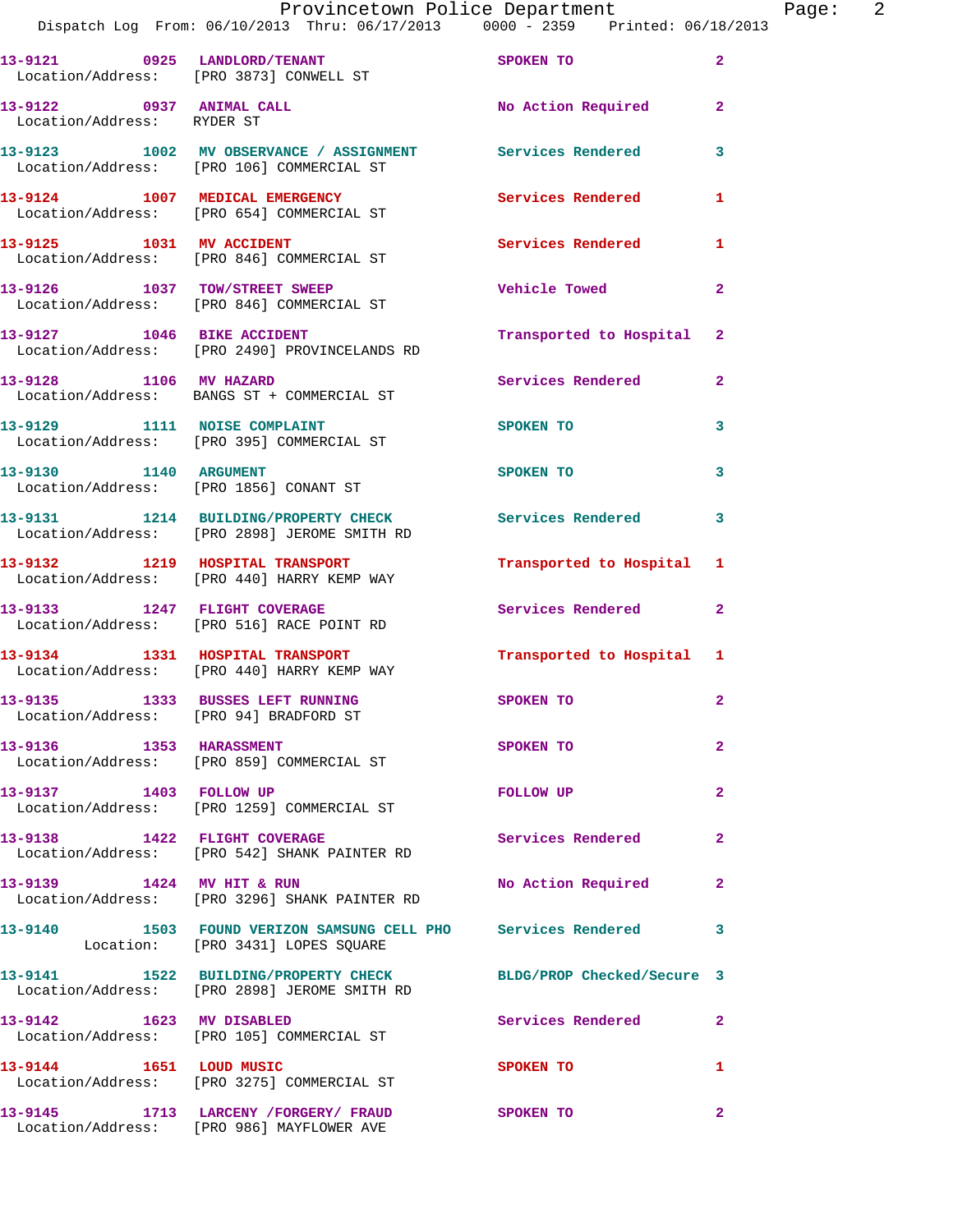Dispatch Log From: 06/10/2013 Thru: 06/17/2013 0000 - 2359 Printed: 06/18/2013 **13-9146 1721 LOST KEYS, HONDA KEY Services Rendered 3**  Location/Address: COMMERCIAL ST **13-9147 1756 LANDLORD/TENANT Services Rendered 2**  Location/Address: [PRO 228] COMMERCIAL ST **13-9149 1954 SHOPLIFTING Services Rendered 3**  Location/Address: [PRO 274] COMMERCIAL ST **13-9150 2013 MV STOP VERBAL WARNING 3**  Location/Address: STANDISH ST + BRADFORD ST **13-9151 2154 BUILDING/PROPERTY CHECK BLDG/PROP Checked/Secure 3**  Location/Address: [PRO 175] COMMERCIAL ST **13-9152 2154 SERVICE CALL Services Rendered 3**  Location/Address: [PRO 3259] MACMILLAN WHARF **13-9153 2254 SMELL OF OIL Services Rendered 2**  Location/Address: COMMERCIAL ST **13-9154 2339 HAZARDS Services Rendered 2**  Location/Address: BRADFORD ST + MILLER HILL RD **For Date: 06/11/2013 - Tuesday 13-9155 0002 LOBBY TRAFFIC Services Rendered 2 25**  Location/Address: [PRO 542] SHANK PAINTER RD **13-9156 0031 MV OBSERVANCE / ASSIGNMENT Services Rendered 3**  Location/Address: [PRO 2577] BRADFORD ST **13-9157 0045 MV STOP VERBAL WARNING 3**  Location/Address: BRADFORD ST + STANDISH ST **13-9158 0123 MV STOP VERBAL WARNING 3**  Location/Address: [PRO 2513] ROUTE 6 **13-9159 0142 MV OBSERVANCE / ASSIGNMENT Services Rendered 3**  Location/Address: [PRO 3440] ROUTE 6 **13-9160 0351 BUILDING/PROPERTY CHECK BLDG/PROP Checked/Secure 3**  Location/Address: [PRO 564] BAYBERRY **13-9161 0353 BUILDING/PROPERTY CHECK BLDG/PROP Checked/Secure 3**  Location/Address: [PRO 530] SHANK PAINTER RD **13-9162 0452 MEDICAL EMERGENCY Transported to Hospital 1**  Location/Address: [PRO 542] SHANK PAINTER RD **13-9163 0516 BUILDING/PROPERTY CHECK BLDG/PROP Checked/Secure 3**  Location/Address: [PRO 444] HIGH POLE HILL **13-9164 0517 MV OBSERVANCE / ASSIGNMENT Services Rendered 3**  Location/Address: [PRO 37] BRADFORD ST **13-9165 0539 MV OBSERVANCE / ASSIGNMENT Services Rendered 3**  Location/Address: [PRO 2521] ROUTE 6 **13-9166 0542 MV OBSERVANCE / ASSIGNMENT Services Rendered 3**  Location/Address: [PRO 2513] ROUTE 6 **13-9167 0717 BUILDING/PROPERTY CHECK Services Rendered 3**  Location/Address: [PRO 2483] COMMERCIAL ST **13-9168 0737 MV OBSERVANCE / ASSIGNMENT Services Rendered 3**  Location/Address: [PRO 106] COMMERCIAL ST **13-9169 0938 BUILDING/PROPERTY CHECK BLDG/PROP Checked/Secure 3**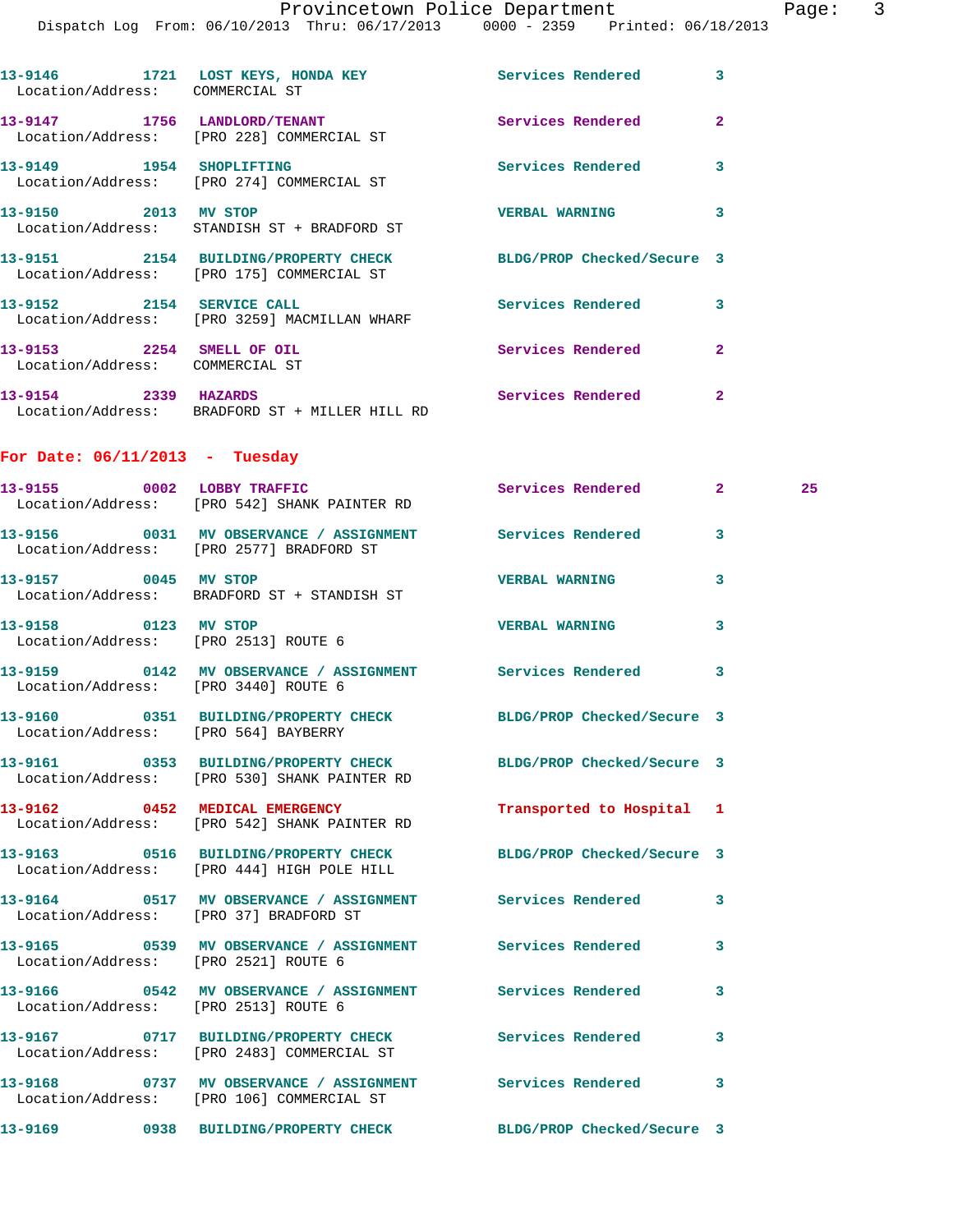|                                            | Provincetown Police Department<br>Dispatch Log From: 06/10/2013 Thru: 06/17/2013 0000 - 2359 Printed: 06/18/2013 |                           | Page:  4     |
|--------------------------------------------|------------------------------------------------------------------------------------------------------------------|---------------------------|--------------|
|                                            | Location/Address: [PRO 391] COMMERCIAL ST                                                                        |                           |              |
|                                            | 13-9170 0939 BUILDING/PROPERTY CHECK Services Rendered 3<br>Location/Address: [PRO 391] COMMERCIAL ST            |                           |              |
| 13-9171 0950 MV STOP                       | Location/Address: [PRO 1550] COMMERCIAL ST                                                                       | Vehicle Towed 3           |              |
|                                            | 13-9172 1000 TTY TEST CALL<br>Location/Address: [PRO 542] SHANK PAINTER RD                                       | <b>Services Rendered</b>  | 1            |
|                                            | 13-9173 1038 DOG COMPLAINT<br>Location/Address: [PRO 2540] RACE POINT RD                                         | Services Rendered         | $\mathbf{2}$ |
|                                            | 13-9174 1042 BUILDING/PROPERTY CHECK BLDG/PROP Checked/Secure 3<br>Location/Address: [PRO 2500] COMMERCIAL ST    |                           |              |
|                                            | 13-9175 1100 SUSPICIOUS ACTIVITY CONE ON ARRIVAL<br>Location/Address: [PRO 891] CONWELL ST                       |                           | $\mathbf{2}$ |
| Location/Address: MILLER HILL RD           | 13-9176 1125 PHONE HARASSMENT                                                                                    | Services Rendered 2       |              |
| Location/Address: [PRO 564] BAYBERRY       | 13-9178 1210 BUILDING/PROPERTY CHECK Services Rendered                                                           |                           | 3            |
|                                            | 13-9179 1313 MEDICAL EMERGENCY<br>Location/Address: [PRO 249] COMMERCIAL ST                                      | Transported to Hospital 1 |              |
|                                            | 13-9180 1316 MINOR MVA<br>Location/Address: HIGH POLE HL + BRADFORD ST                                           | Services Rendered         | 1            |
|                                            | 13-9181 1333 PARK, WALK & TALK<br>Location: [PRO 3431] LOPES SQUARE                                              | No Action Required 2      |              |
| Location/Address: [PRO 3287] ROUTE 6       | 13-9183 1427 BUILDING/PROPERTY CHECK BLDG/PROP Checked/Secure 3                                                  |                           |              |
|                                            | 13-9184 1541 MV VANDALISM<br>Location/Address: [PRO 3260] BRADFORD ST EXT                                        | Services Rendered 2       |              |
| 13-9186<br>Location/Address: COMMERCIAL ST | 1703 MV COMPLAINT                                                                                                | Services Rendered         | 2            |
|                                            | 13-9185 1819 SPEED DOLLY ASSIGNMENT Services Rendered<br>Location/Address: [PRO 542] SHANK PAINTER RD            |                           | 3            |
| 13-9187 1858 HAZARDS                       | Location/Address: [PRO 542] SHANK PAINTER RD                                                                     | Services Rendered         | $\mathbf{2}$ |
|                                            | 13-9189 1912 ALARM - GENERAL<br>Location/Address: [PRO 440] HARRY KEMP WAY                                       | <b>Services Rendered</b>  | 1            |
|                                            | 13-9188 1914 BUILDING/PROPERTY CHECK BLDG/PROP Checked/Secure 3<br>Location/Address: [PRO 519] RACE POINT RD     |                           |              |
| 13-9190 2023 MV STOP                       | Location/Address: STANDISH ST + BRADFORD ST                                                                      | <b>VERBAL WARNING</b>     | 3            |
|                                            | 13-9191 2048 FOUND PHOTOS<br>Location/Address: [PRO 105] COMMERCIAL ST                                           | Services Rendered         | 3            |
|                                            | 13-9192 2140 BUILDING/PROPERTY CHECK BLDG/PROP Checked/Secure 3<br>Location/Address: [PRO 1168] WINTHROP ST      |                           |              |
|                                            | 13-9193 2218 MV STOP<br>Location/Address: [PRO 3231] BRADFORD ST                                                 | <b>VERBAL WARNING</b>     | 3            |
|                                            | 13-9194 2248 BUILDING/PROPERTY CHECK BLDG/PROP Checked/Secure 3                                                  |                           |              |

Location/Address: [PRO 175] COMMERCIAL ST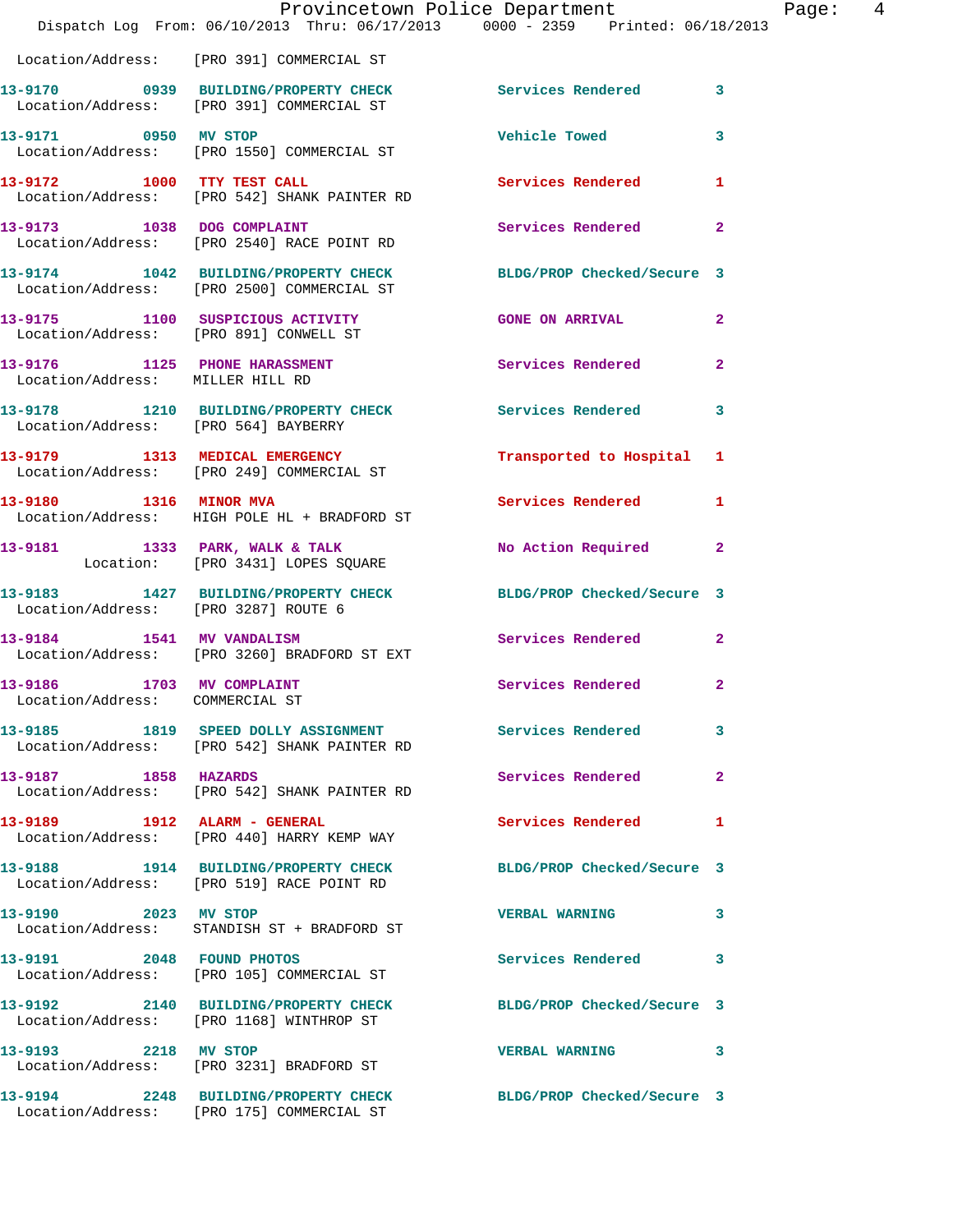|                                    |                                                                                                          | Provincetown Police Department Page: 5<br>Dispatch Log From: 06/10/2013 Thru: 06/17/2013 0000 - 2359 Printed: 06/18/2013 |    |
|------------------------------------|----------------------------------------------------------------------------------------------------------|--------------------------------------------------------------------------------------------------------------------------|----|
|                                    |                                                                                                          |                                                                                                                          |    |
|                                    | Location/Address: [PRO 2539] RYDER ST                                                                    | 13-9195 2255 BUILDING/PROPERTY CHECK BLDG/PROP Checked/Secure 3                                                          |    |
|                                    | Location/Address: [PRO 530] SHANKPAINTER RD                                                              | 13-9196 2321 BUILDING/PROPERTY CHECK BLDG/PROP Checked/Secure 3                                                          |    |
|                                    | 13-9197 2337 MV STOP<br>Location/Address: RYDER ST + BRADFORD ST                                         | No Action Required 3                                                                                                     |    |
| For Date: $06/12/2013$ - Wednesday |                                                                                                          |                                                                                                                          |    |
|                                    | 13-9199 0000 BAR CHECK<br>Location/Address: [PRO 3443] COMMERCIAL ST                                     | No Action Required 2                                                                                                     |    |
|                                    | Location/Address: [PRO 2542] COMMERCIAL ST                                                               | 13-9200 0001 BUILDING/PROPERTY CHECK BLDG/PROP Checked/Secure 3                                                          |    |
|                                    |                                                                                                          | 13-9201 0012 BUILDING/PROPERTY CHECK BLDG/PROP Checked/Secure 3<br>Location/Address: [PRO 2543] MACMILLAN                |    |
|                                    | Location/Address: [PRO 3287] ROUTE 6                                                                     | 13-9202 0029 BUILDING/PROPERTY CHECK BLDG/PROP Checked/Secure 3                                                          |    |
|                                    | Location/Address: [PRO 2206] COMMERCIAL ST                                                               | 13-9203 0030 BUILDING/PROPERTY CHECK BLDG/PROP Checked/Secure 3                                                          |    |
|                                    | 13-9205 0031 BUILDING/PROPERTY CHECK<br>Location/Address: [PRO 75] CAPTAIN BERTIE RD                     | BLDG/PROP Checked/Secure 3                                                                                               |    |
|                                    | 13-9204 0032 LOBBY TRAFFIC<br>Location/Address: [PRO 542] SHANK PAINTER RD                               | Services Rendered 2                                                                                                      | 25 |
|                                    | 13-9206 0040 MV OBSERVANCE / ASSIGNMENT Services Rendered<br>Location/Address: BRADFORD ST + STANDISH ST | $\mathbf{3}$                                                                                                             |    |
|                                    | Location/Address: RYDER ST + BRADFORD ST                                                                 | 13-9207 0105 MV OBSERVANCE / ASSIGNMENT Services Rendered 3                                                              |    |
|                                    | Location/Address: [PRO 545] SHANKPAINTER RD                                                              | 13-9208 0155 BUILDING/PROPERTY CHECK BLDG/PROP Checked/Secure 3                                                          |    |
| Location/Address: HARRY KEMP WAY   | 13-9209 0216 MV STOP                                                                                     | <b>VERBAL WARNING</b>                                                                                                    |    |
|                                    | Location/Address: [PRO 440] HARRY KEMP WAY                                                               | 13-9210 0228 BUILDING/PROPERTY CHECK BLDG/PROP Checked/Secure 3                                                          |    |
|                                    |                                                                                                          | 13-9211 0230 BUILDING/PROPERTY CHECK BLDG/PROP Checked/Secure 3<br>Location/Address: [PRO 444] HIGH POLE                 |    |
|                                    | Location/Address: [PRO 3287] ROUTE 6                                                                     | 13-9212 0415 BUILDING/PROPERTY CHECK BLDG/PROP Checked/Secure 3                                                          |    |
|                                    | Location/Address: [PRO 564] BAYBERRY                                                                     | 13-9213 0437 BUILDING/PROPERTY CHECK BLDG/PROP Checked/Secure 3                                                          |    |
|                                    | Location/Address: [PRO 3292] COMMERCIAL ST                                                               | 13-9214 0447 BUILDING/PROPERTY CHECK BLDG/PROP Checked/Secure 3                                                          |    |
|                                    | Location/Address: [PRO 175] COMMERCIAL ST                                                                | 13-9215 0503 BUILDING/PROPERTY CHECK BLDG/PROP Checked/Secure 3                                                          |    |
| Location/Address: ROUTE 6          |                                                                                                          | 13-9216 0511 MV OBSERVANCE / ASSIGNMENT No Action Required 3                                                             |    |
| Location/Address: RYDER ST         |                                                                                                          | 13-9217 0532 PARKING / GENERAL No No Action Required 3                                                                   |    |
|                                    | 13-9218 0533 PARKING COMPLAINT / GENERAL<br>Location/Address: [PRO 3670] SHANK PAINTER RD                | Citation/Warning Issued 3                                                                                                |    |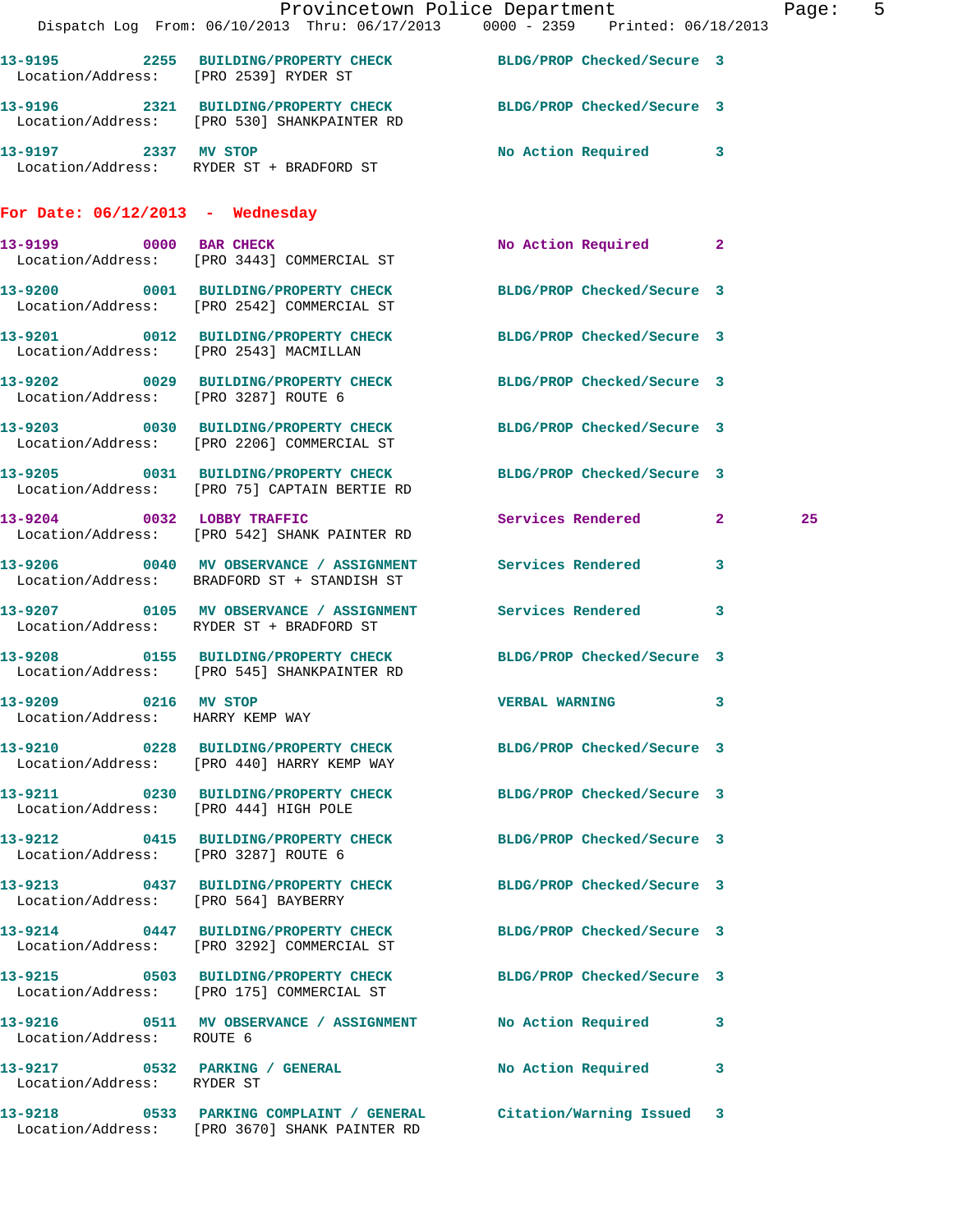| Location/Address: [PRO 2] ALDEN ST                                    | 13-9219 0550 BUILDING/PROPERTY CHECK                                                                                     | BLDG/PROP Checked/Secure 3 |                            |
|-----------------------------------------------------------------------|--------------------------------------------------------------------------------------------------------------------------|----------------------------|----------------------------|
|                                                                       | 13-9220      0643   911 GENERAL-TTY TEST CALL       No Action Required<br>Location/Address:   [PRO 542] SHANK PAINTER RD |                            | $\mathbf{1}$               |
| 13-9221 0703 ALARM - FIRE                                             | Location/Address: [PRO 106] COMMERCIAL ST                                                                                | False Alarm                | $\mathbf{1}$               |
| Location/Address: [PRO 2521] ROUTE 6                                  | 13-9222 0740 MV OBSERVANCE / ASSIGNMENT Services Rendered                                                                |                            | 3                          |
| 13-9223 0749 VERBAL 90/17                                             | Location/Address: [PRO 2142] COMMERCIAL ST                                                                               | <b>VERBAL WARNING</b>      | 3                          |
|                                                                       | 13-9224 0819 LOST DEBIT CARD<br>Location/Address: [PRO 797] COMMERCIAL ST                                                | <b>Services Rendered</b>   | $\overline{\mathbf{3}}$    |
|                                                                       | 13-9225 0832 DOCTOR ORDERED TRANSPORT<br>Location/Address: [PRO 440] HARRY KEMP WAY                                      | Transported to Hospital 1  |                            |
|                                                                       | 13-9226 0836 BUILDING/PROPERTY CHECK<br>Location/Address: [PRO 2500] COMMERCIAL ST                                       | BLDG/PROP Checked/Secure 3 |                            |
|                                                                       | 13-9227 0919 BUILDING/PROPERTY CHECK<br>Location/Address: [PRO 2483] COMMERCIAL ST                                       | BLDG/PROP Checked/Secure 3 |                            |
| 13-9228 1006 TURTLE RELEASE<br>Location/Address: [PRO 923] FORTUNA RD |                                                                                                                          | Services Rendered          | $\mathbf{2}$               |
| 13-9229 1007 VERBAL 90/17<br>Location/Address: ROUTE 6                |                                                                                                                          | <b>VERBAL WARNING</b>      | $\overline{\phantom{a}}$ 3 |
|                                                                       | 13-9230 1021 BUILDING/PROPERTY CHECK<br>Location/Address: [PRO 2206] COMMERCIAL ST                                       | BLDG/PROP Checked/Secure 3 |                            |
| 13-9231 1022 YORKIE DOG MISSING                                       | Location/Address: [PRO 3634] COMMERCIAL ST                                                                               | Services Rendered          | $\overline{2}$             |
| Location/Address: [PRO 3287] ROUTE 6                                  | 13-9232 1048 BUILDING/PROPERTY CHECK                                                                                     | BLDG/PROP Checked/Secure 3 |                            |
| Refer To Accident: 13-28-AC                                           | 13-9233 1107 MV ACCIDENT NO INJURIES<br>Location/Address: [PRO 1397] MONTELLO ST                                         | Services Rendered 1        |                            |
|                                                                       | 13-9234 1109 BUILDING/PROPERTY CHECK<br>Location/Address: [PRO 3317] CEMETERY RD                                         | BLDG/PROP Checked/Secure 3 |                            |
|                                                                       | 13-9235 1109 BUILDING/PROPERTY CHECK BLDG/PROP Checked/Secure 3<br>Location/Address: [PRO 3318] CEMETERY RD              |                            |                            |
|                                                                       | 13-9236 1139 M/V INTO AWNING NO INJURIES Services Rendered<br>Location/Address: [PRO 356Y] COMMERCIAL ST                 |                            | 1                          |
| 13-9237 1222 VERIZON TRUCK OK                                         | Location/Address: FREEMAN ST + COMMERCIAL ST                                                                             | Services Rendered          | 3                          |
|                                                                       | 13-9238 1231 DMV @ TRAFFIC LIGHTS<br>Location/Address: ROUTE 6 + CONWELL ST                                              | Services Rendered          | $\mathbf{2}$               |
|                                                                       | 13-9239 1232 AIRPORT COVERAGE<br>Location/Address: [PRO 516] RACE POINT RD                                               | Services Rendered          | 3                          |
|                                                                       | 13-9240 1239 FOUND WHITE FLUFFY DOG<br>Location/Address: COTTAGE ST + BRADFORD ST                                        | No Action Required         | $\mathbf{2}$               |
| Location/Address: SHANKPAINTER RD                                     | 13-9241 1243 FOUND BROWN WALLET/RETURNED Services Rendered                                                               |                            | 3                          |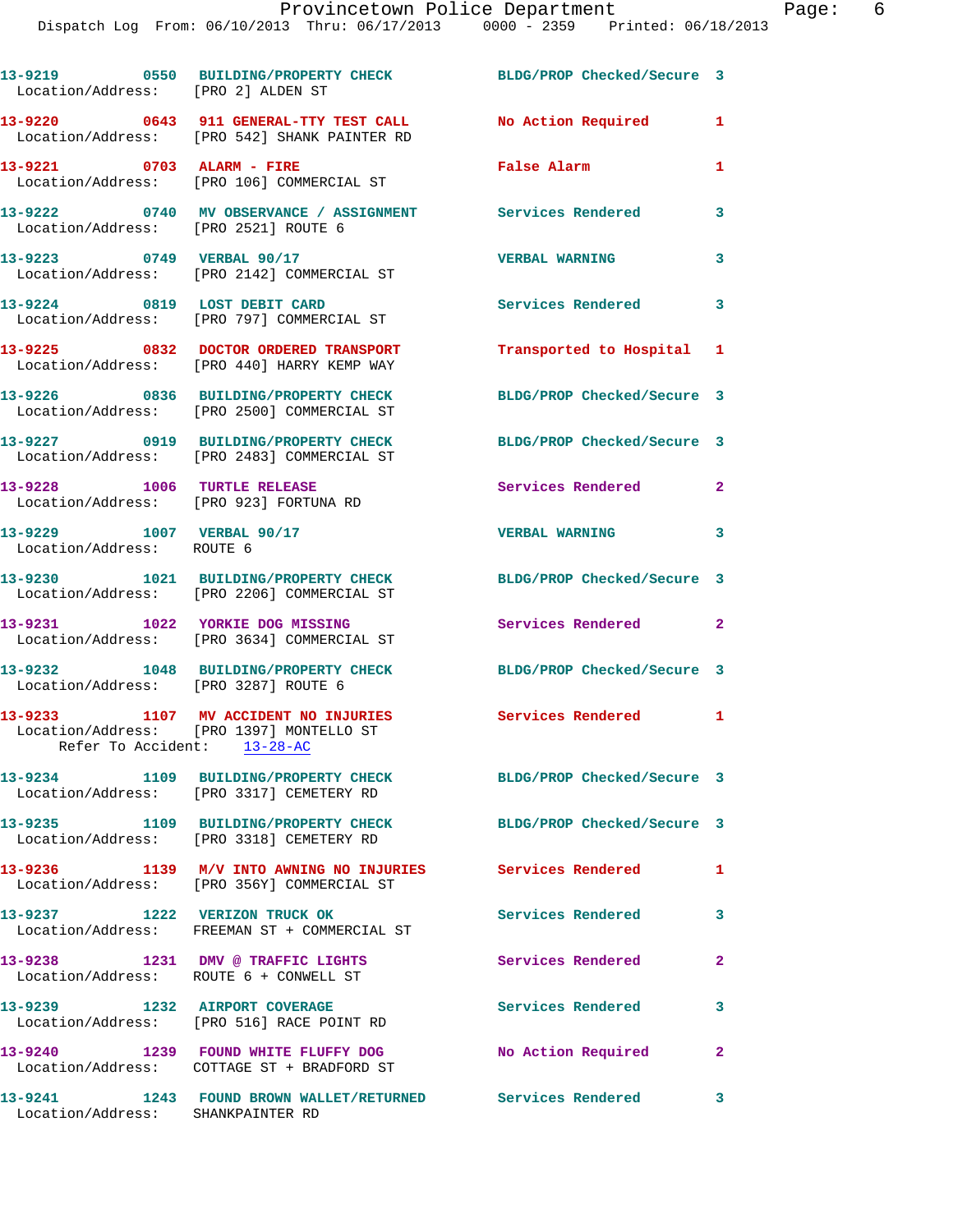|                                                      | Provincetown Police Department The Page: 7<br>Dispatch Log From: 06/10/2013 Thru: 06/17/2013 0000 - 2359 Printed: 06/18/2013 |                                  |              |    |  |
|------------------------------------------------------|------------------------------------------------------------------------------------------------------------------------------|----------------------------------|--------------|----|--|
|                                                      | 13-9242 1343 MV ACCIDENT 1 Services Rendered 1<br>Location/Address: COMMERCIAL ST + STANDISH ST                              |                                  |              |    |  |
|                                                      | 13-9245 1351 PARK, WALK & TALK Services Rendered 2<br>Location: [PRO 3431] LOPES SQUARE                                      |                                  |              |    |  |
|                                                      | 13-9243 1407 ON GOING PARKING COMPLAINT Services Rendered 3<br>Location/Address: [PRO 2637] COMMERCIAL ST                    |                                  |              |    |  |
|                                                      | 13-9246 1432 LOST COMPUTER CORDS/BAG Services Rendered 3<br>Location/Address: [PRO 3296] SHANK PAINTER RD                    |                                  |              |    |  |
|                                                      | 13-9247 1528 MV HIT & RUN<br>Location/Address: [PRO 542] SHANK PAINTER RD                                                    | Investigated 2                   |              |    |  |
| 13-9248 1644 THREATS<br>Location/Address: NELSON AVE |                                                                                                                              | Services Rendered 2              |              |    |  |
|                                                      | 13-9249 1726 AIRPORT COVERAGE Services Rendered 2<br>Location/Address: [PRO 516] RACE POINT RD                               |                                  |              |    |  |
| Location/Address: SHANK PAINTER RD                   | 13-9250 1855 MV OBSERVANCE / ASSIGNMENT Services Rendered 3                                                                  |                                  |              |    |  |
|                                                      | 13-9251 1912 MV STOP<br>Location/Address: [PRO 2043] BRADFORD ST                                                             | VERBAL WARNING 3                 |              |    |  |
|                                                      | 13-9252 1937 MEDICAL EMERGENCY Services Rendered 1<br>Location/Address: [PRO 2543] MACMILLAN WHARF                           |                                  |              |    |  |
|                                                      | 13-9253 1942 ASSIST CITIZEN<br>Location/Address: [PRO 542] SHANK PAINTER RD                                                  | SPOKEN TO THE STATE OF SPOKEN TO | $\mathbf{3}$ |    |  |
|                                                      | 13-9254 2014 MV OBSERVANCE / ASSIGNMENT Services Rendered 3<br>Location/Address: HIGH POLE HL + BRADFORD ST                  |                                  |              |    |  |
| Location/Address: COMMERCIAL ST                      | 13-9256 2029 911 GENERAL CONE ON ARRIVAL 1                                                                                   |                                  |              |    |  |
|                                                      | 13-9257 2108 LOST BAG OF MEDICATIONS Services Rendered 3<br>Location/Address: [PRO 542] SHANK PAINTER RD                     |                                  |              |    |  |
| Location/Address: [PRO 1390] LAW ST                  | 13-9258 2205 911 GENERAL                                                                                                     | Services Rendered 1              |              |    |  |
|                                                      | 13-9259 2254 ASSIST AGENCY / MUTUAL AID Services Rendered 3<br>Location/Address: [TRU] ROUTE 6 + HIGHLAND RD                 |                                  |              |    |  |
|                                                      | 13-9260 2322 BUILDING/PROPERTY CHECK<br>Location/Address: [PRO 1638] COMMERCIAL ST                                           | BLDG/PROP Checked/Secure 3       |              |    |  |
|                                                      | 13-9261 2328 COMPLAINT-FAKE ID<br>Location/Address: [PRO 3236] COMMERCIAL ST                                                 | Unfounded                        | $\sim$ 3     |    |  |
|                                                      | 13-9262 2330 BUILDING/PROPERTY CHECK BLDG/PROP Checked/Secure 3<br>Location/Address: [PRO 440] HARRY KEMP WAY                |                                  |              |    |  |
| For Date: $06/13/2013$ - Thursday                    |                                                                                                                              |                                  |              |    |  |
|                                                      | 13-9263 0002 LOBBY TRAFFIC<br>Location/Address: [PRO 542] SHANK PAINTER RD                                                   | Services Rendered 2              |              | 24 |  |
|                                                      | 13-9264 0012 BUILDING/PROPERTY CHECK BLDG/PROP Checked/Secure 3<br>Location/Address: [PRO 175] COMMERCIAL ST                 |                                  |              |    |  |
|                                                      | 13-9265 0044 MV OBSERVANCE / ASSIGNMENT Services Rendered 3<br>Location/Address: CONWELL ST + HARRY KEMP WAY                 |                                  |              |    |  |

**13-9266 0045 MV OBSERVANCE / ASSIGNMENT Services Rendered 3**  Location/Address: BRADFORD ST + RYDER ST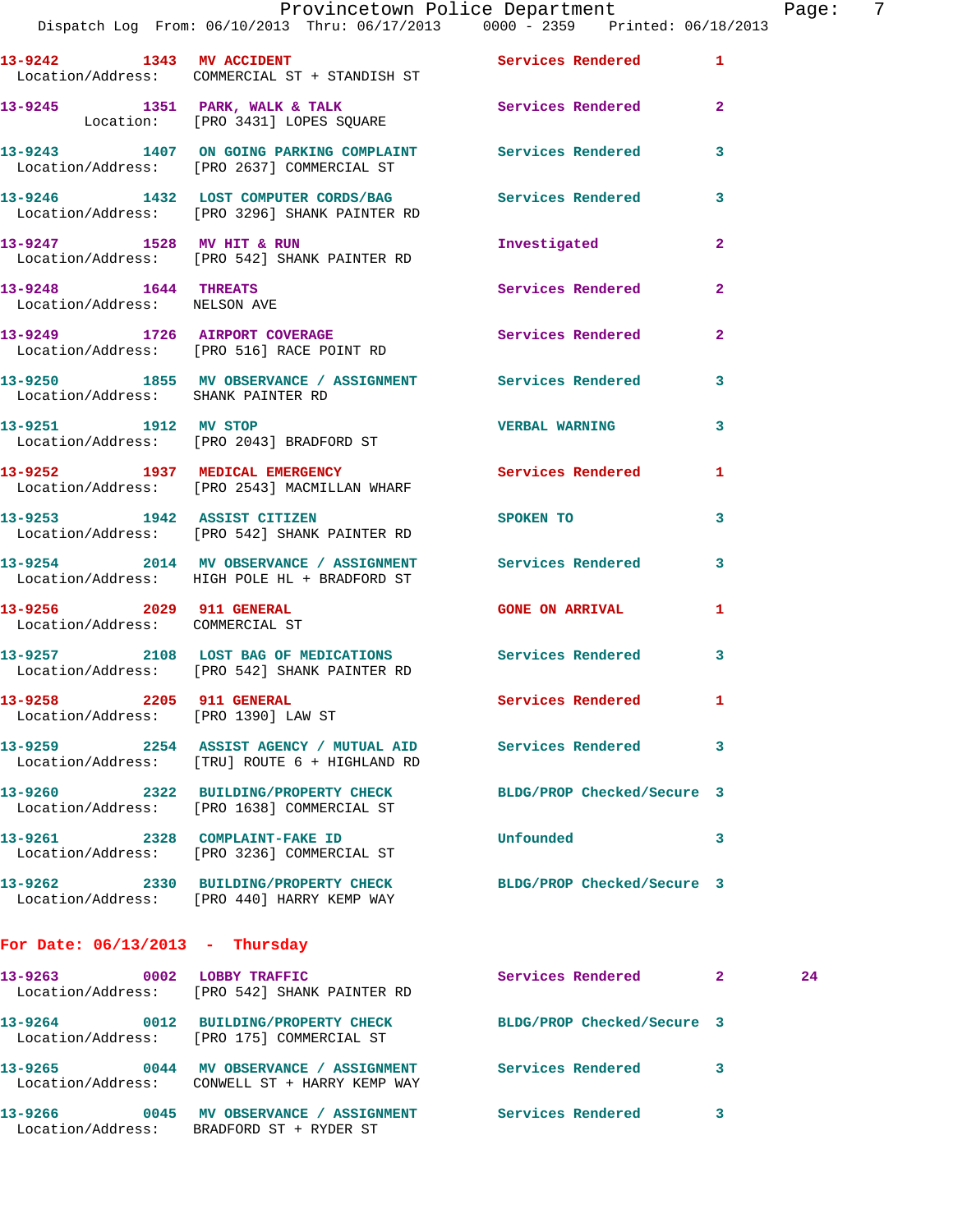Dispatch Log From: 06/10/2013 Thru: 06/17/2013 0000 - 2359 Printed: 06/18/2013

|         | 13-9267 0057 PARK, WALK & TALK NO Action Required<br>Location: [PRO 3431] LOPES SQUARE                          |                            | $\mathbf{2}$ |   |
|---------|-----------------------------------------------------------------------------------------------------------------|----------------------------|--------------|---|
|         | 13-9268 0059 MV OBSERVANCE / ASSIGNMENT Services Rendered<br>Location/Address: [PRO 3004] BRADFORD ST           |                            | 3            |   |
|         | 13-9269 0125 MV STOP<br>Location/Address: [PRO 3276] COMMERCIAL ST<br>Refer To Arrest: 13-97-AR                 | Arrest(s) Made             | 3            |   |
|         | 13-9270 0126 MV OBSERVANCE / ASSIGNMENT Services Rendered<br>Location/Address: [PRO 2577] BRADFORD ST           |                            | 3            |   |
|         | 13-9271 0152 911 GENERAL-TEST CALL<br>Location/Address: [PRO 5420] SHANK PAINTER RD                             | No Action Required         | 1            |   |
|         | 13-9272 0159 CLOSING UP LATE<br>Location/Address: [PRO 3443] COMMERCIAL ST                                      | No Action Required         | 3            |   |
|         | 13-9273 0223 BUILDING/PROPERTY CHECK BLDG/PROP Checked/Secure 3<br>Location/Address: [PRO 444] HIGH POLE HILL   |                            |              |   |
|         | 13-9274 0255 MV COMPLAINT-DOOR AJAR<br>Location/Address: [PRO 3137] RACE POINT RD                               | No Action Required 2       |              |   |
|         | 13-9275 0339 BUILDING/PROPERTY CHECK<br>Location/Address: [PRO 545] SHANK PAINTER RD                            | BLDG/PROP Checked/Secure 3 |              |   |
|         | 13-9276 0428 BUILDING/PROPERTY CHECK BLDG/PROP Checked/Secure 3<br>Location/Address: [PRO 3296] SHANKPAINTER RD |                            |              |   |
|         | 13-9277 0430 BUILDING/PROPERTY CHECK BLDG/PROP Checked/Secure 3<br>Location/Address: [PRO 530] SHANKPAINTER RD  |                            |              |   |
|         | 13-9278 0439 MV OBSERVANCE / ASSIGNMENT Services Rendered<br>Location/Address: RYDER ST + BRADFORD ST           |                            | 3            |   |
|         | 13-9279 0440 BUILDING/PROPERTY CHECK BLDG/PROP Checked/Secure 3<br>Location/Address: [PRO 3287] ROUTE 6         |                            |              |   |
|         | 13-9280 0516 MV OBSERVANCE / ASSIGNMENT Services Rendered<br>Location/Address: [PRO 447] JEROME SMITH RD        |                            | 3            |   |
|         | 13-9281 0518 BUILDING/PROPERTY CHECK BLDG/PROP Checked/Secure 3<br>Location/Address: [PRO 3259] MACMILLAN       |                            |              |   |
|         | 13-9282 0545 MV OBSERVANCE / ASSIGNMENT Services Rendered<br>Location/Address: ROUTE 6 + HOWLAND ST             |                            | 3            |   |
|         | 13-9283 0559 AIRCRAFT-FLIGHT COVERAGE<br>Location/Address: [PRO 516] RACE POINT RD                              | Services Rendered          | 2            |   |
|         | 13-9284 0703 BOAT/HARBORMASTER<br>Location/Address: [PRO 2543] MACMILLAN WHARF                                  | No Action Required         | 2            |   |
|         | 13-9285 0717 TRAFFIC LIGHT OUT<br>Location/Address: ROUTE 6 + CONWELL ST                                        | Taken/Referred to Other    | $\mathbf{3}$ | 3 |
|         | 13-9286 0719 ALARM - GENERAL<br>Location/Address: [PRO 3351] HARRY KEMP WAY                                     | Services Rendered          | 1            |   |
|         | 13-9287 0738 LOST BLK IPHONE<br>Location/Address: [PRO 542] SHANK PAINTER RD                                    | No Action Required         | 3            |   |
|         | 13-9288 0748 ALARM - WORK<br>Location/Address: [PRO 285] COMMERCIAL ST                                          | No Action Required         | 1            |   |
| 13-9289 | 0753 ESCORT/TRANSPORT                                                                                           | No Action Required         | 3            |   |
| 13-9290 | 0756 AIRCRAFT-FLIGHT COVERAGE Services Rendered                                                                 |                            | $\mathbf{2}$ |   |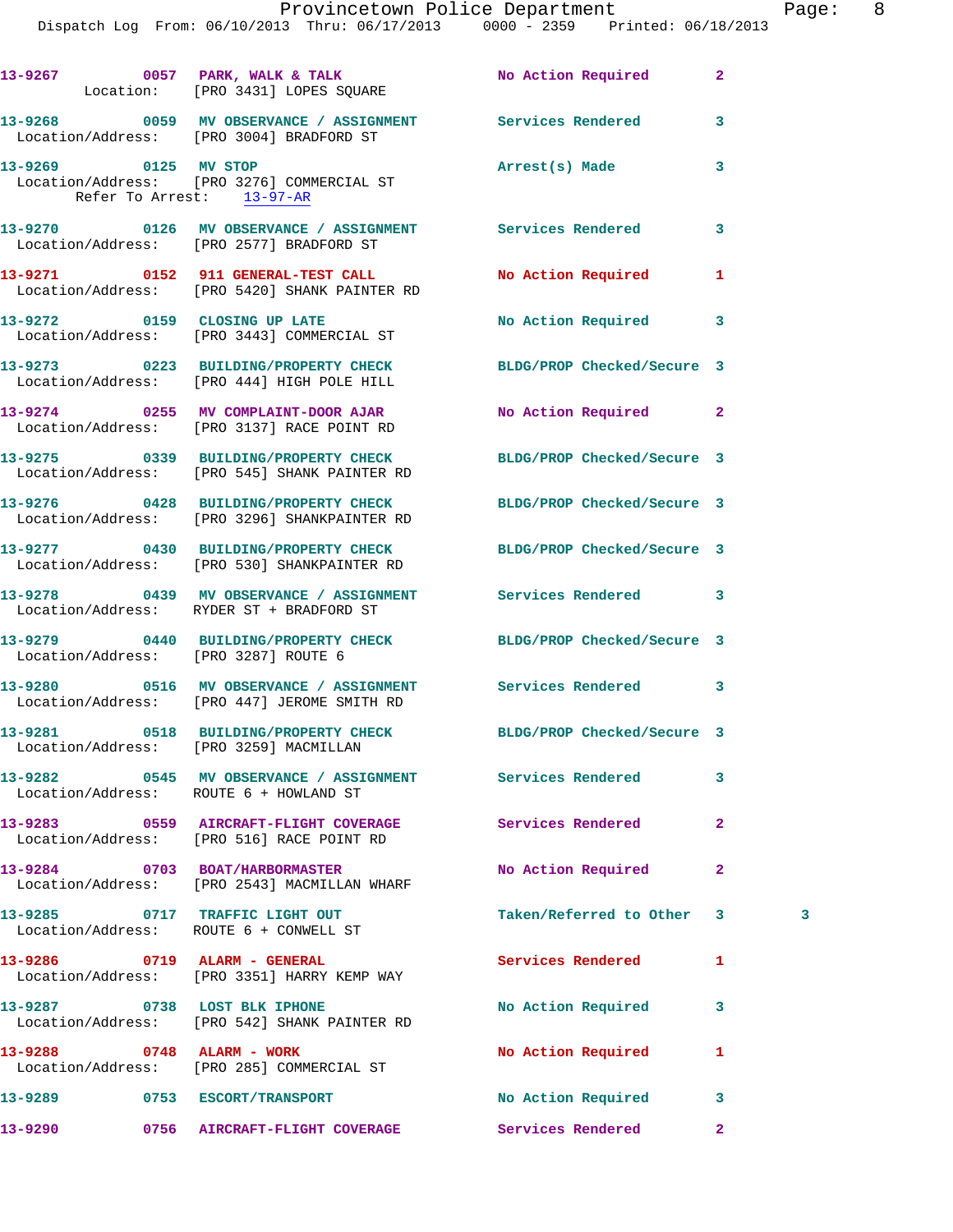|                                      |                                                                                       | Provincetown Police Department                                                                              | Page: 9      |
|--------------------------------------|---------------------------------------------------------------------------------------|-------------------------------------------------------------------------------------------------------------|--------------|
|                                      |                                                                                       | Dispatch Log From: 06/10/2013 Thru: 06/17/2013 0000 - 2359 Printed: 06/18/2013                              |              |
|                                      | Location/Address: [PRO 516] RACE POINT RD                                             |                                                                                                             |              |
| Location/Address: [PRO 3287] ROUTE 6 |                                                                                       | 13-9291 0816 BUILDING/PROPERTY CHECK BLDG/PROP Checked/Secure 3                                             |              |
|                                      | 13-9292 0844 BUILDING/PROPERTY CHECK<br>Location/Address: [PRO 2483] COMMERCIAL ST    | BLDG/PROP Checked/Secure 3                                                                                  |              |
| Location/Address: [PRO 571] ALDEN ST |                                                                                       | 13-9293 0846 BUILDING/PROPERTY CHECK BLDG/PROP Checked/Secure 3                                             |              |
|                                      | 13-9295 0907 MV OBSERVANCE / ASSIGNMENT<br>Location/Address: BRADFORD ST + HOWLAND ST | No Action Required 3                                                                                        |              |
| 13-9296 0932 STREET SWEEP            | Location/Address: [PRO 792] COMMERCIAL ST                                             | Vehicle Towed 3                                                                                             |              |
|                                      |                                                                                       | 13-9297 0946 BUILDING/PROPERTY CHECK BLDG/PROP Checked/Secure 3<br>Location/Address: [PRO 3318] CEMETERY RD |              |
| Location/Address: [PRO 2521] ROUTE 6 |                                                                                       | 13-9298 0947 MV OBSERVANCE / ASSIGNMENT Services Rendered 3                                                 |              |
|                                      | 13-9299 1003 WELL BEING CHECK<br>Location/Address: [PRO 1190] COMMERCIAL ST           | <b>Services Rendered</b><br>$\mathbf{3}$                                                                    |              |
| 13-9300 1033 BOAT FIRE               | Location/Address: [PRO 2543] MACMILLAN WHARF                                          | Extinguished<br>$\mathbf{1}$                                                                                | $\mathbf{2}$ |
|                                      | 13-9302 1137 PARK, WALK & TALK<br>Location/Address: [PRO 1633] COMMERCIAL ST          | No Action Required 2                                                                                        |              |
|                                      | 13-9303 1207 BUILDING/PROPERTY CHECK<br>Location/Address: [PRO 2500] COMMERCIAL ST    | BLDG/PROP Checked/Secure 3                                                                                  |              |
| 13-9305 1311 MV STOP                 | Location/Address: [PRO 440] HARRY KEMP WAY                                            | VERBAL WARNING 3                                                                                            |              |
|                                      | 13-9306 1328 MEDICAL EMERGENCY<br>Location/Address: [PRO 440] HARRY KEMP WAY          | Transported to Hospital 1                                                                                   |              |
| 13-9308                              | 1439 ASSIST CITIZEN<br>Location/Address: [PRO 2176] BRADFORD ST                       | Services Rendered 3                                                                                         |              |
|                                      | Location/Address: [PRO 3317] CEMETERY RD                                              | 13-9309 1445 BUILDING/PROPERTY CHECK BLDG/PROP Checked/Secure 3                                             |              |
|                                      | 13-9310 1511 DISTURBANCE<br>Location/Address: [PRO 585] COMMERCIAL ST                 | Transported to Hospital 1                                                                                   |              |
| Location/Address: STANDISH ST        | 13-9311 1517 MEDICAL EMERGENCY                                                        | Transported to Hospital 1                                                                                   |              |
|                                      | 13-9313 1555 FOLLOW UP<br>Location/Address: [PRO 542] SHANK PAINTER RD                | Services Rendered 2                                                                                         |              |
| Location/Address: [PRO 564] BAYBERRY |                                                                                       | 13-9314 1643 BUILDING/PROPERTY CHECK BLDG/PROP Checked/Secure 3                                             |              |
|                                      | Location/Address: [PRO 2952] SHANKPAINTER RD                                          | 13-9315 1714 MV OBSERVANCE / ASSIGNMENT NO Action Required 3                                                |              |
|                                      | 13-9316 1747 ALARM - GENERAL<br>Location/Address: [PRO 2767] COTTAGE ST               | False Alarm <b>Exercise Service Service</b><br>1                                                            |              |
|                                      | 13-9317 1904 FOUND KEYS<br>Location/Address: [PRO 542] SHANK PAINTER RD               | Services Rendered 3                                                                                         |              |
| Location/Address: [PRO 2521] ROUTE 6 |                                                                                       | 13-9318 1908 MV OBSERVANCE / ASSIGNMENT Citation/Warning Issued 3                                           |              |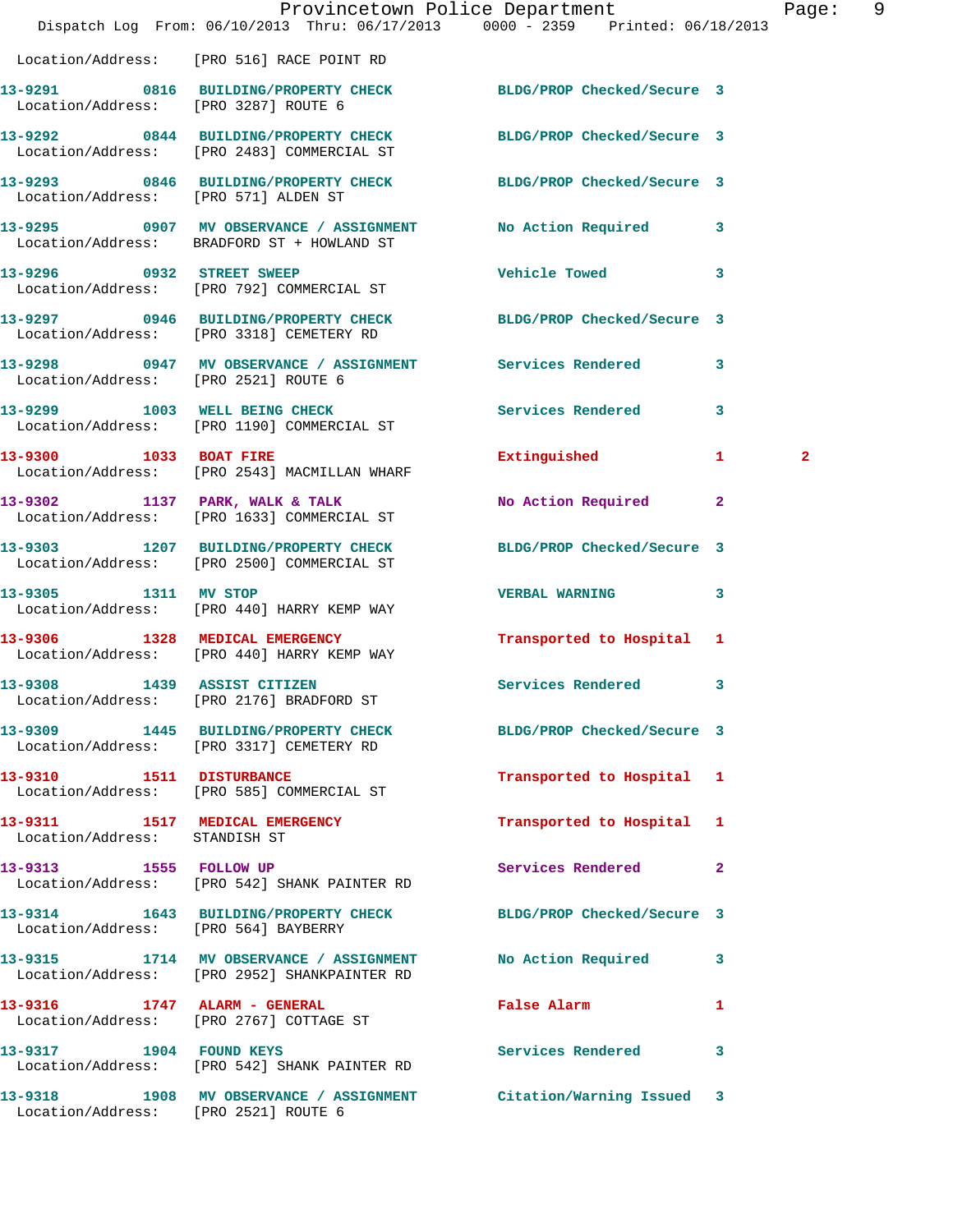|  | Provincetown Police Department |  |                                 | Page: $10$ |  |
|--|--------------------------------|--|---------------------------------|------------|--|
|  | n: 06/10/2013 Thru: 06/17/2013 |  | 0000 - 2359 Printed: 06/18/2013 |            |  |

|                                   | FIOATHCECOMH FOIICE DEPAIRMENT<br>Dispatch Log From: 06/10/2013 Thru: 06/17/2013 0000 - 2359 Printed: 06/18/2013                      |                            |                | rayc |
|-----------------------------------|---------------------------------------------------------------------------------------------------------------------------------------|----------------------------|----------------|------|
| 13-9319 1922 MV STOP              | Location/Address: [PRO 2513] ROUTE 6                                                                                                  | <b>VERBAL WARNING</b>      | 3              |      |
|                                   | 13-9320 1937 MV STOP<br>Location/Address: [PRO 2513] ROUTE 6                                                                          | <b>VERBAL WARNING</b>      | 3              |      |
|                                   | 13-9321 2051 FOLLOW UP<br>Location/Address: [PRO 1510] BRADFORD ST                                                                    | Services Rendered          | $\overline{2}$ |      |
|                                   | 13-9322 2130 DISTURBANCE<br>Location/Address: [PRO 3443] COMMERCIAL ST                                                                | Services Rendered          | 1              |      |
|                                   | 13-9323 2132 ASSIST AGENCY / MUTUAL AID Services Rendered<br>Location/Address: [PRO 3203] VORSE LN                                    |                            | 3              |      |
| 13-9324 2136 MV STOP              | Location/Address: BRADFORD ST + WEBSTER PL                                                                                            | <b>VERBAL WARNING</b>      | 3              |      |
|                                   | 13-9325 2213 MEDICAL EMERGENCY Transported to Hospital 1<br>Location/Address: [PRO 2373] CONANT ST                                    |                            |                |      |
|                                   | 13-9326 2247 DOMESTIC DISTURBANCE/ASSAULT Arrest(s) Made<br>Location/Address: MASONIC PL + COMMERCIAL ST<br>Refer To Arrest: 13-98-AR |                            | $\mathbf{1}$   |      |
|                                   | 13-9327 2304 COMPLAINT<br>Location/Address: RYDER ST + COMMERCIAL ST                                                                  | GONE ON ARRIVAL 3          |                |      |
|                                   | 13-9328 2334 BUILDING/PROPERTY CHECK BLDG/PROP Checked/Secure 3<br>Location/Address: [PRO 530] SHANKPAINTER RD                        |                            |                |      |
|                                   | 13-9329 2342 BUILDING/PROPERTY CHECK BLDG/PROP Checked/Secure 3<br>Location/Address: [PRO 306] COMMERCIAL ST                          |                            |                |      |
| For Date: $06/14/2013$ - Friday   |                                                                                                                                       |                            |                |      |
|                                   | 13-9330 0128 BUILDING/PROPERTY CHECK BLDG/PROP Checked/Secure 3<br>Location/Address: [PRO 1638] COMMERCIAL ST                         |                            |                |      |
|                                   | 13-9331 0144 LOBBY TRAFFIC<br>Location/Address: [PRO 542] SHANK PAINTER RD                                                            | Services Rendered 2        |                | 17   |
| 13-9332 0155<br>Location/Address: | BUILDING/PROPERTY CHECK<br>[PRO 2206] COMMERCIAL ST                                                                                   | BLDG/PROP Checked/Secure 3 |                |      |
| 13-9333                           | 0341 BUILDING/PROPERTY CHECK<br>Location/Address: [PRO 545] SHANK PAINTER RD                                                          | BLDG/PROP Checked/Secure 3 |                |      |
|                                   | 13-9334 0410 MEDICAL EMERGENCY<br>Location/Address: [PRO 1237] MILLER HILL RD                                                         | Services Rendered          | 1              |      |
| 13-9335                           | 0429 BUILDING/PROPERTY CHECK<br>Location/Address: [PRO 182] COMMERCIAL ST                                                             | BLDG/PROP Checked/Secure 3 |                |      |
| 13-9336 0504 ALARM - FIRE         | Location/Address: [PRO 109] COMMERCIAL ST                                                                                             | <b>Services Rendered</b>   | 1              | 1    |
|                                   |                                                                                                                                       |                            |                |      |

**13-9337 0539 MV OBSERVANCE / ASSIGNMENT Services Rendered 3**  Location/Address: BRADFORD ST + STANDISH ST

**13-9340 0753 BUILDING/PROPERTY CHECK BLDG/PROP Checked/Secure 3**  Location/Address: [PRO 2483] COMMERCIAL ST

**13-9341 0759 COURT TRANSPORT Taken/Referred to Other 3**  Location/Address: [PRO 542] SHANK PAINTER RD

**13-9343 0836 TRAFFIC CONTROL Services Rendered 3**  Location/Address: LAW ST + COMMERCIAL ST

**13-9344 0911 TRAFFIC LIGHT Services Rendered 3**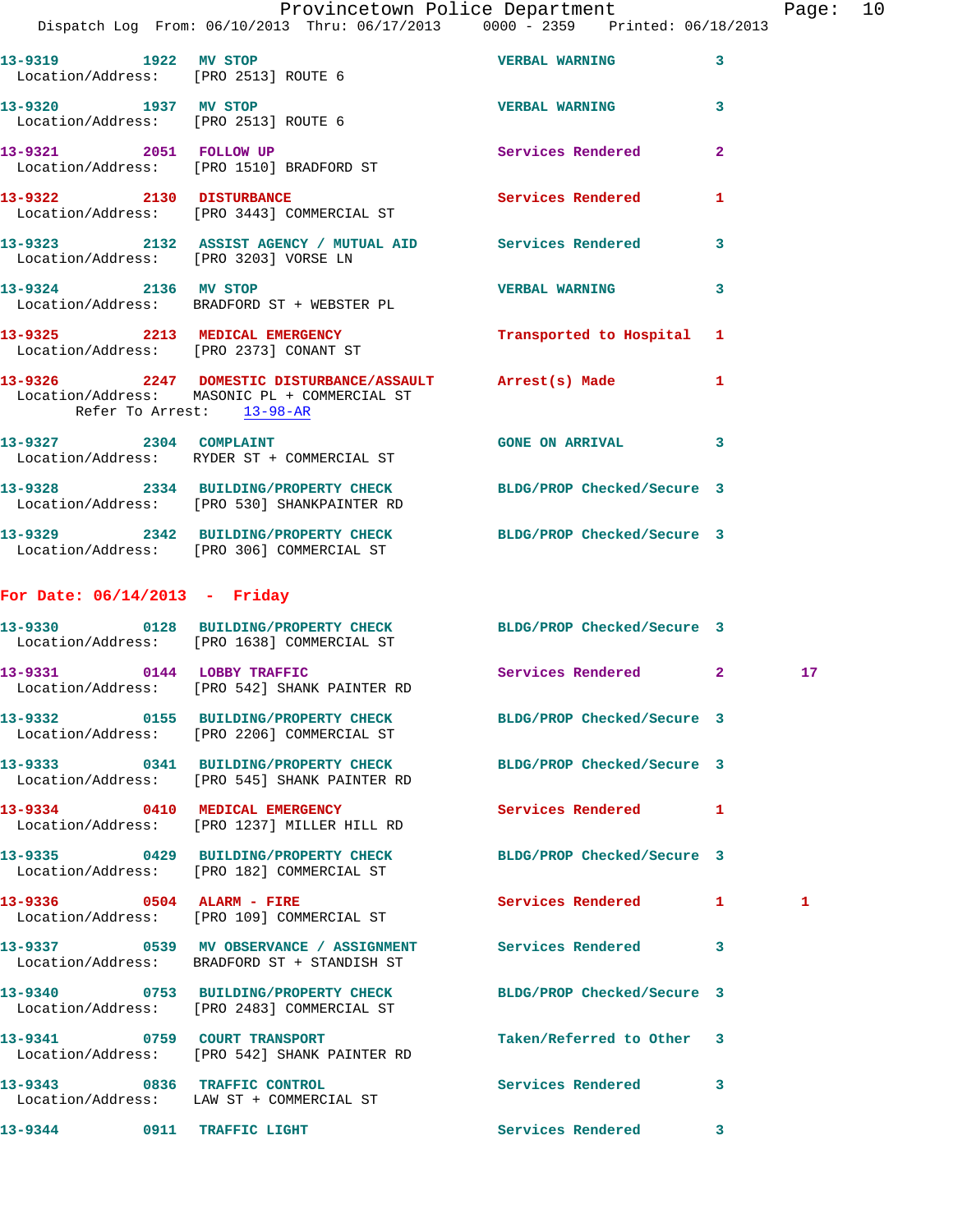|                                        | Provincetown Police Department<br>Dispatch Log From: 06/10/2013 Thru: 06/17/2013 0000 - 2359 Printed: 06/18/2013 |                             |                | Page: 11 |  |
|----------------------------------------|------------------------------------------------------------------------------------------------------------------|-----------------------------|----------------|----------|--|
| Location/Address: CONWELL ST + ROUTE 6 |                                                                                                                  |                             |                |          |  |
|                                        | 13-9345 0921 MV OBSERVANCE / ASSIGNMENT No Action Required 3<br>Location/Address: [PRO 2952] SHANKPAINTER RD     |                             |                |          |  |
| 13-9347 0942 MV STOP                   | Location/Address: [PRO 2521] ROUTE 6                                                                             | VERBAL WARNING 3            |                |          |  |
|                                        | 13-9348 1010 911 MISDIA 2008 Services Rendered 1<br>Location/Address: [PRO 516] RACE POINT RD                    |                             |                |          |  |
|                                        | 13-9349 1026 BUILDING/PROPERTY CHECK BLDG/PROP Checked/Secure 3<br>Location/Address: [PRO 3287] ROUTE 6          |                             |                |          |  |
|                                        | 13-9350 1032 BUILDING/PROPERTY CHECK BLDG/PROP Checked/Secure 3<br>Location/Address: [PRO 2494] BRADFORD ST      |                             |                |          |  |
|                                        | 13-9351 1043 BUILDING/PROPERTY CHECK BLDG/PROP Checked/Secure 3<br>Location/Address: [PRO 2898] JEROME SMITH RD  |                             |                |          |  |
|                                        | 13-9352 1100 911 GENERAL<br>Location/Address: [PRO 2693] FREEMAN ST                                              | SPOKEN TO AND THE SPOKEN TO | $\mathbf{1}$   |          |  |
|                                        | 13-9353 1106 POWER OUTAGE<br>Location/Address: [PRO 1414] PEARL ST                                               | Services Rendered 3         |                | 1        |  |
|                                        | 13-9356 1130 PARK, WALK & TALK<br>Location: [PRO 3431] LOPES SQUARE                                              | No Action Required 2        |                |          |  |
|                                        | 13-9354 1144 TRAILER ILLEGALLY PARKED Services Rendered<br>Location/Address: [PRO 2512] JEROME SMITH RD          |                             | $\overline{2}$ |          |  |
|                                        | 13-9355 1153 BUILDING/PROPERTY CHECK BLDG/PROP Checked/Secure 3<br>Location/Address: [PRO 2500] COMMERCIAL ST    |                             |                |          |  |
| Location/Address: [PRO 2521] ROUTE 6   | 13-9357 1213 MV OBSERVANCE / ASSIGNMENT Services Rendered 3                                                      |                             |                |          |  |
|                                        | 13-9358 1222 SERVE RESTRAINING ORDER Could Not Locate 2<br>Location/Address: [PRO 3430] COMMERCIAL ST            |                             |                |          |  |
|                                        | 13-9359 1239 COMPLAINT DRINKING IN PUBLIC GONE ON ARRIVAL<br>Location/Address: [PRO 3432] COMMERCIAL ST          |                             | $\mathbf{3}$   |          |  |
| 13-9360 1252 MV STOP                   | Location/Address: BROWNE ST + SHANK PAINTER RD                                                                   | <b>VERBAL WARNING</b>       | 3              |          |  |
| 13-9361 1259 INJURED CAT               | Location/Address: [PRO 1048] PEARL ST                                                                            | Services Rendered           | $\overline{2}$ |          |  |
|                                        | 13-9362 1306 MISSING FENCE POLES<br>Location/Address: [PRO 1158] WINSLOW ST                                      | SPOKEN TO                   | 3              |          |  |
|                                        | 13-9363 1313 MEDICAL EMERGENCY<br>Location/Address: [PRO 1892] SHANK PAINTER RD                                  | Services Rendered           | 1              |          |  |
|                                        | 13-9364 1319 1-WAY SIGN DOWN<br>Location/Address: STANDISH ST + COMMERCIAL ST                                    | Services Rendered           | 3              |          |  |
|                                        | 13-9365 1413 BUILDING/PROPERTY CHECK BLDG/PROP Checked/Secure 3<br>Location/Address: [PRO 519] RACE POINT RD     |                             |                |          |  |
|                                        | 13-9366 1509 ANIMAL CALL-FOXES<br>Location/Address: [PRO 1544] COMMERCIAL ST                                     | No Action Required          | 2              |          |  |
| Location/Address: SHANKPAINTER RD      | 13-9367 1523 BOAT/HARBORMASTER                                                                                   | No Action Required          | $\overline{2}$ |          |  |
|                                        | 13-9368 1546 STREET PERFORMERS<br>Location/Address: [PRO 175] COMMERCIAL ST                                      | Services Rendered 3         |                |          |  |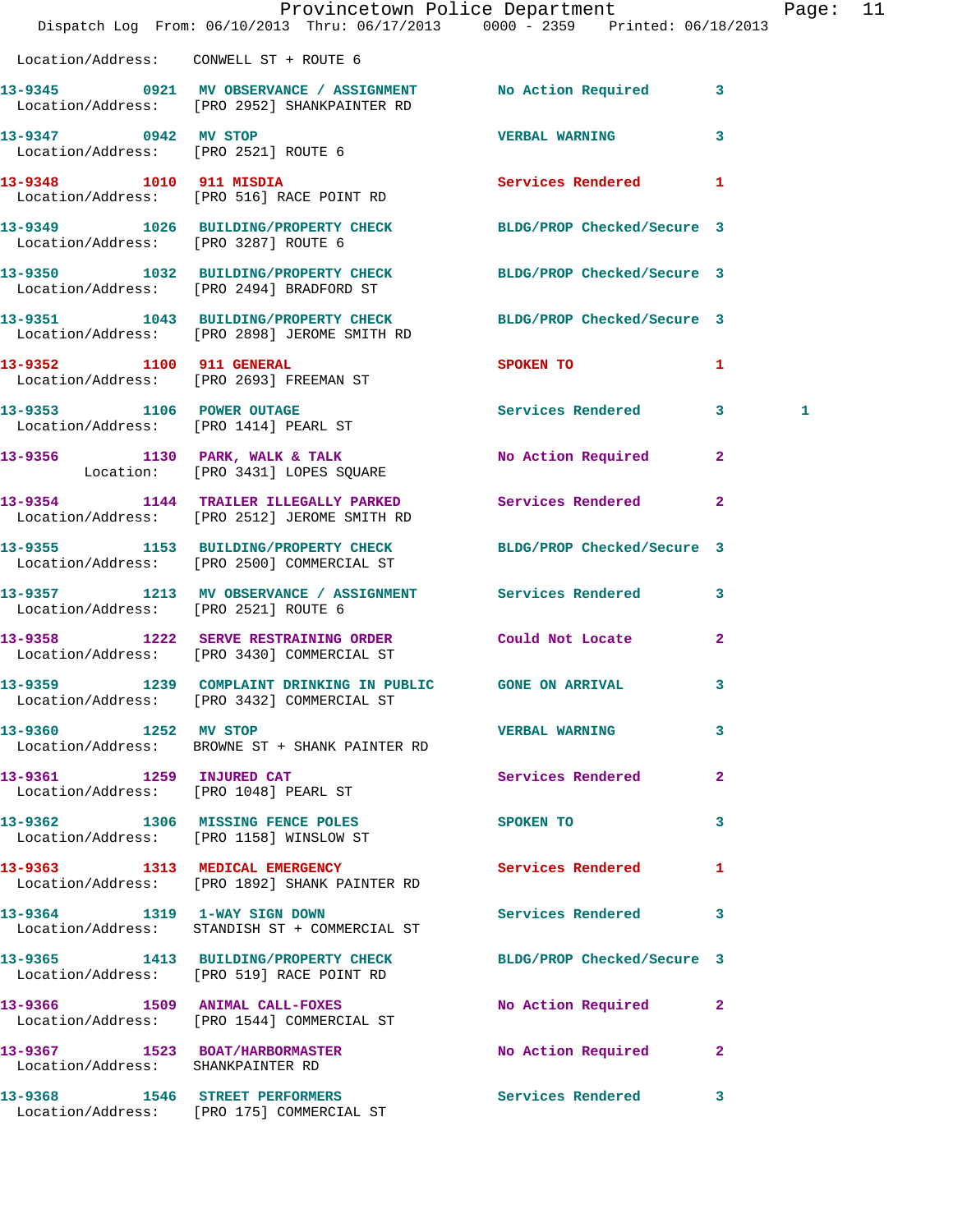|                                                                        | Dispatch Log From: 06/10/2013 Thru: 06/17/2013   0000 - 2359   Printed: 06/18/2013                             | Provincetown Police Department         |                | Page: | 12 |
|------------------------------------------------------------------------|----------------------------------------------------------------------------------------------------------------|----------------------------------------|----------------|-------|----|
| Location/Address: JOHNSON ST                                           | 13-9369 1548 MV COMPLAINT 1999 No Action Required 2                                                            |                                        |                |       |    |
|                                                                        | 13-9371 1646 FOUND DEBIT CARD/RETURNED Services Rendered 3<br>Location/Address: [PRO 542] SHANK PAINTER RD     |                                        |                |       |    |
| 13-9372 1707 WATER LEAK<br>Location/Address: WEBSTER PL                |                                                                                                                | <b>Services Rendered 22 Services</b> 2 |                |       |    |
|                                                                        | 13-9373 1709 CAT HIT BY CAR<br>Location/Address: [PRO 2977] COMMERCIAL ST                                      | SPOKEN TO                              | $\overline{2}$ |       |    |
| Location/Address: [PRO 3287] ROUTE 6                                   | 13-9374 1759 ANIMAL CALL                                                                                       | No Action Required 2                   |                |       |    |
| 13-9375 1759 FOLLOW UP                                                 | Location/Address: [PRO 3260] BRADFORD ST EXT                                                                   | No Action Required 2                   |                |       |    |
|                                                                        | 13-9376 1825 SUSPICIOUS ACTIVITY Could Not Locate<br>Location/Address: [PRO 3260] BRADFORD ST EXT              |                                        | $\mathbf{2}$   |       |    |
| 13-9377 1849 MV COMPLAINT<br>Location/Address: ROUTE 6                 |                                                                                                                | <b>VERBAL WARNING</b>                  | $\mathbf{2}$   |       |    |
|                                                                        | 13-9380 2118 COMPLAINT<br>Location/Address: [PRO 542] SHANK PAINTER RD                                         | SPOKEN TO                              | 3              |       |    |
|                                                                        | 13-9381 2149 MV COMPLAINT<br>Location/Address: [PRO 357] COMMERCIAL ST                                         | Services Rendered 2                    |                | 1     |    |
|                                                                        | 13-9382 2152 BUILDING/PROPERTY CHECK BLDG/PROP Checked/Secure 3<br>Location/Address: [PRO 175] COMMERCIAL ST   |                                        |                |       |    |
|                                                                        | 13-9383 2220 BUILDING/PROPERTY CHECK BLDG/PROP Checked/Secure 3<br>Location/Address: [PRO 182] COMMERCIAL ST   |                                        |                |       |    |
|                                                                        | 13-9384 2244 BUILDING/PROPERTY CHECK BLDG/PROP Checked/Secure 3<br>Location/Address: [PRO 175] COMMERCIAL ST   |                                        |                |       |    |
|                                                                        | 13-9301 2250 WORKERS IN BUILDING VMES                                                                          | No Action Required 3                   |                |       |    |
|                                                                        | 13-9385 2340 MEDICAL EMERGENCY<br>Location/Address: [PRO 223] COMMERCIAL ST                                    | Transported to Hospital 1              |                |       |    |
|                                                                        | 13-9386 2343 BUILDING/PROPERTY CHECK BLDG/PROP Checked/Secure 3<br>Location/Address: [PRO 306] COMMERCIAL ST   |                                        |                |       |    |
|                                                                        | 13-9387 2351 FOUND WALLET<br>Location: [PRO 3431] LOPES SQUARE                                                 | Services Rendered 3                    |                |       |    |
|                                                                        | 13-9388 2351 BUILDING/PROPERTY CHECK BLDG/PROP Checked/Secure 3<br>Location/Address: [PRO 530] SHANKPAINTER RD |                                        |                |       |    |
|                                                                        | 13-9389 2352 PARK, WALK & TALK<br>Location/Address: [PRO 165] COMMERCIAL ST                                    | Services Rendered 2                    |                |       |    |
| For Date: $06/15/2013$ - Saturday                                      |                                                                                                                |                                        |                |       |    |
|                                                                        | 13-9390 0000 BUILDING/PROPERTY CHECK BLDG/PROP Checked/Secure 3<br>Location/Address: [PRO 306] COMMERCIAL ST   |                                        |                |       |    |
| 13-9391 0019 BY-LAW VIOLATION<br>Location/Address: [PRO 2539] RYDER ST |                                                                                                                | <b>VERBAL WARNING</b>                  | $\mathbf{2}$   |       |    |
| 13-9392 0021 ALARM - GENERAL                                           |                                                                                                                | Services Rendered 1                    |                |       |    |

**13-9393 0043 MV STOP VERBAL WARNING 3**  Location/Address: [PRO 1886] BRADFORD ST

Location/Address: [PRO 2702] COMMERCIAL ST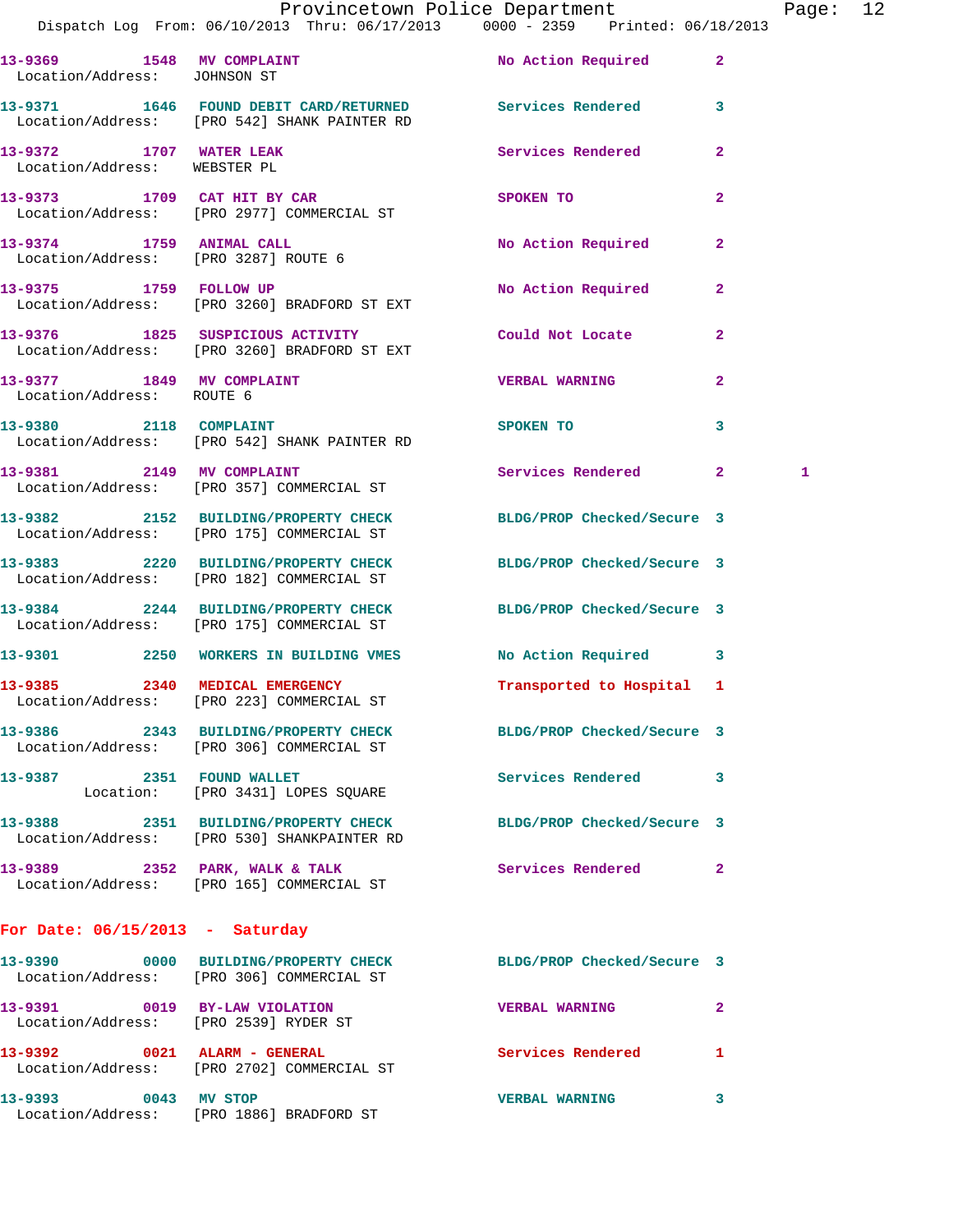|                                      | Provincetown Police Department Fage: 13<br>Dispatch Log From: 06/10/2013 Thru: 06/17/2013 0000 - 2359 Printed: 06/18/2013 |                           |                |                |  |
|--------------------------------------|---------------------------------------------------------------------------------------------------------------------------|---------------------------|----------------|----------------|--|
|                                      | 13-9395 0108 MV OBSERVANCE / ASSIGNMENT Services Rendered<br>Location/Address: BRADFORD ST + RYDER ST                     |                           | 3              |                |  |
| 13-9396 0140 COMPLAINT               | Location/Address: [PRO 1627] COMMERCIAL ST                                                                                | Could Not Locate 3        |                |                |  |
|                                      | 13-9404 0200 LOBBY TRAFFIC<br>Location/Address: [PRO 542] SHANK PAINTER RD                                                | Services Rendered 2       |                | 20             |  |
|                                      | 13-9398 0215 BUILDING/PROPERTY CHECK BLDG/PROP Checked/Secure 3<br>Location/Address: [PRO 488] MAYFLOWER AVE              |                           |                |                |  |
|                                      | 13-9399 0221 BUILDING/PROPERTY CHECK BLDG/PROP Checked/Secure 3<br>Location/Address: [PRO 569] WINSLOW ST                 |                           |                |                |  |
|                                      | 13-9401 0522 MEDICAL EMERGENCY<br>Location/Address: [PRO 3222] ALDEN ST                                                   | Transported to Hospital 1 |                |                |  |
| Location/Address: [PRO 564] BAYBERRY | 13-9402 0530 BUILDING/PROPERTY CHECK BLDG/PROP Checked/Secure 3                                                           |                           |                |                |  |
|                                      | 13-9403 0542 MV OBSERVANCE / ASSIGNMENT Services Rendered<br>Location/Address: BRADFORD ST + HOWLAND ST                   |                           | $\mathbf{3}$   |                |  |
|                                      | 13-9405 0626 BOAT/HARBORMASTER PATIENT REFUSAL<br>Location/Address: [PRO 3259] MACMILLAN WHARF                            |                           | $\overline{2}$ |                |  |
| Location/Address: COMMERCIAL ST      | 13-9406 0803 PARK, WALK & TALK NO Action Required 2                                                                       |                           |                |                |  |
|                                      | 13-9407 0814 BUILDING/PROPERTY CHECK BLDG/PROP Checked/Secure 3<br>Location/Address: [PRO 2483] COMMERCIAL ST             |                           |                |                |  |
| Location/Address: [PRO 2513] ROUTE 6 | 13-9408 0833 VERBAL SPEED                                                                                                 | <b>VERBAL WARNING 3</b>   |                | $\overline{a}$ |  |
|                                      | 13-9409 0834 MV OBSERVANCE / ASSIGNMENT Services Rendered 3<br>Location/Address: [PRO 1645] HARRY KEMP                    |                           |                |                |  |
|                                      | 13-9410 0837 VERBAL SPEED<br>Location/Address: [PRO 2548] HOWLAND ST                                                      | <b>VERBAL WARNING</b>     | 3              |                |  |
|                                      | 13-9411 0901 DOG WALKER COMPLAINT<br>Location/Address: [PRO 320] COMMERCIAL ST                                            | <b>SPOKEN TO</b>          |                |                |  |
| 13-9412 0932 MV STOP                 | Location/Address: [PRO 2479] ROUTE 6                                                                                      | <b>VERBAL WARNING</b>     | 3              |                |  |
| 13-9413 1000 MV STOP                 | Location/Address: HARRY KEMP WAY + CONWELL ST                                                                             | <b>VERBAL WARNING</b>     | 3              |                |  |
| Refer To Accident: 13-29-AC          | 13-9414 1021 MV HIT & RUN<br>Location/Address: [PRO 2645] SHANK PAINTER RD                                                | <b>Services Rendered</b>  | $\mathbf{2}$   |                |  |
|                                      | 13-9415 1054 ON SCHOOL PREMISES No Action Required 3<br>Location/Address: [PRO 569] WINSLOW ST                            |                           |                |                |  |
|                                      | 13-9416 1130 BUILDING/PROPERTY CHECK BLDG/PROP Checked/Secure 3<br>Location/Address: [PRO 75] CAPTAIN BERTIE RD           |                           |                |                |  |
|                                      | 13-9417 1202 MV OBSERVANCE / ASSIGNMENT No Action Required 3<br>Location/Address: HOWLAND ST + HARRY KEMP WAY             |                           |                |                |  |
|                                      | 13-9418 1207 MEDICAL EMERGENCY<br>Location/Address: [PRO 3259] MACMILLAN WHARF                                            | Transported to Hospital 1 |                |                |  |
|                                      | 13-9419 1224 PARK, WALK & TALK<br>Location/Address: [PRO 216] COMMERCIAL ST                                               | Services Rendered         | $\mathbf{2}$   |                |  |
|                                      | 13-9420 1235 BUILDING/PROPERTY CHECK BLDG/PROP Checked/Secure 3                                                           |                           |                |                |  |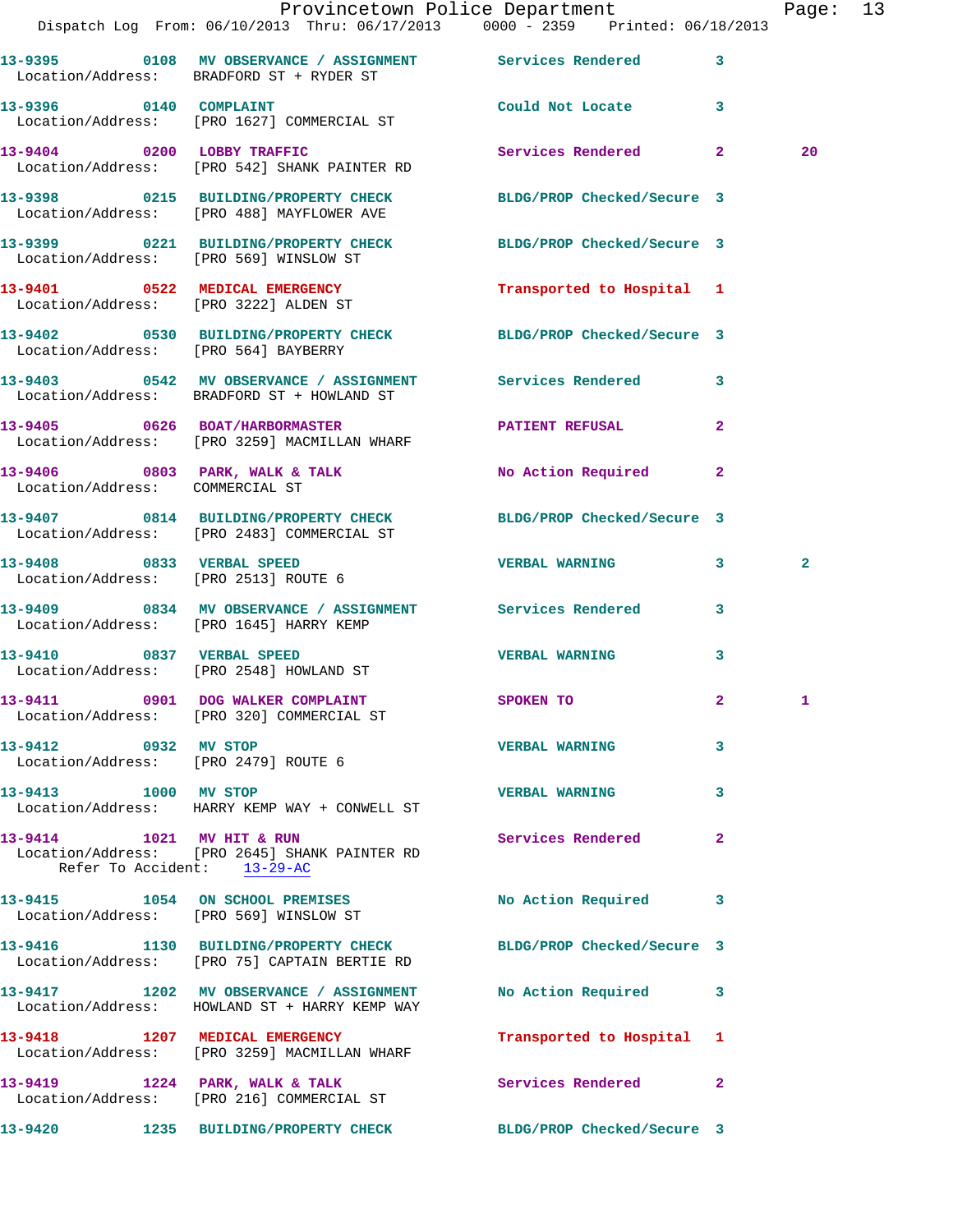|                                                            | Dispatch Log From: 06/10/2013 Thru: 06/17/2013 0000 - 2359 Printed: 06/18/2013                                | Provincetown Police Department |              | Page: 14 |  |
|------------------------------------------------------------|---------------------------------------------------------------------------------------------------------------|--------------------------------|--------------|----------|--|
|                                                            | Location/Address: [PRO 2898] JEROME SMITH RD                                                                  |                                |              |          |  |
|                                                            | 13-9421 1305 ALARM - GENERAL<br>Location/Address: [PRO 2806] BRADFORD ST EXT                                  | False Alarm 1                  |              |          |  |
|                                                            | 13-9422 1314 MAN FELL OFF STEPS Services Rendered 1<br>Location/Address: [PRO 816] COMMERCIAL ST              |                                |              |          |  |
| 13-9423 1351 FOUND WALLET<br>Location/Address: WINTHROP ST |                                                                                                               | No Action Required 3           |              |          |  |
|                                                            | 13-9424 1409 BUILDING/PROPERTY CHECK No Action Required 3<br>Location/Address: [PRO 2] ALDEN ST               |                                |              |          |  |
|                                                            | 13-9425 1409 HOSPITAL TRANSPORT Transported to Hospital 1<br>Location/Address: [PRO 440] HARRY KEMP WAY       |                                |              |          |  |
|                                                            | 13-9426 1427 DISTURBANCE<br>Location/Address: COMMERCIAL ST + BANGS ST                                        | <b>GONE ON ARRIVAL 1</b>       |              |          |  |
|                                                            | 13-9427 1457 LOST/FOUND WALLETT<br>Location/Address: [PRO 3296] SHANK PAINTER RD                              | No Action Required 3           |              |          |  |
| Location/Address: [PRO 58] BRADFORD ST                     | 13-9429 1519 POSSIBLE VIOL. OF TRESPASS ORD Services Rendered 2                                               |                                |              |          |  |
|                                                            | 13-9430 1526 PARKING COMPLAINT / GENERAL SPOKEN TO<br>Location/Address: [PRO 1873] COMMERCIAL ST              |                                | 3            |          |  |
|                                                            | 13-9431 1544 MEDICAL EMERGENCY 1 PATIENT REFUSAL 1<br>Location/Address: [PRO 2490] PROVINCELANDS RD           |                                |              |          |  |
|                                                            | 13-9432 1553 BOAT SHOOTING FLARES Services Rendered<br>Location/Address: [PRO 2543] MACMILLAN WHARF           |                                | $\mathbf{2}$ |          |  |
| Location/Address: BRADFORD ST                              | 13-9433 1627 ONGOING ISSUE WITH M/V ALARM SPOKEN TO                                                           |                                | $\mathbf{2}$ |          |  |
|                                                            | 13-9434 1637 COMPLAINT<br>Location/Address: [PRO 1252] SHANK PAINTER RD                                       | No Action Required 3           |              |          |  |
| 13-9435                                                    | 1650 BUILDING/PROPERTY CHECK BLDG/PROP Checked/Secure 3<br>Location/Address: [PRO 2206] COMMERCIAL ST         |                                |              |          |  |
|                                                            | 13-9436 1651 BUILDING/PROPERTY CHECK BLDG/PROP Checked/Secure 3<br>Location/Address: [PRO 2206] COMMERCIAL ST |                                |              |          |  |
| Location: CENTER ROAM                                      | 13-9437 1659 PARK, WALK & TALK                                                                                | No Action Required             | $\mathbf{2}$ |          |  |
|                                                            | 13-9438 1700 POSSIBLE SQUATTING<br>Location/Address: [PRO 761] BRADFORD ST                                    | Services Rendered              | $\mathbf{1}$ |          |  |
| 13-9439 1708 COMPLAINT<br>Location/Address: HARRY KEMP WAY |                                                                                                               | Could Not Locate 3             |              |          |  |
| 13-9440 1713 COMPLAINT<br>Location/Address: ATWOOD AVE     |                                                                                                               | SPOKEN TO                      | $\mathbf{3}$ |          |  |
|                                                            | 13-9441 1815 FOUND DOG LEASH<br>Location/Address: [PRO 516] RACE POINT RD                                     | No Action Required 3           |              |          |  |
| Location/Address: [PRO 571] ALDEN ST                       | 13-9443 1856 BUILDING/PROPERTY CHECK BLDG/PROP Checked/Secure 3                                               |                                |              |          |  |
| 13-9444 1911 COMPLAINT                                     | Location/Address: [PRO 182] COMMERCIAL ST                                                                     | SPOKEN TO 3                    |              |          |  |
|                                                            | 13-9445 1916 LOST LIC & DEBIT CARD Services Rendered 3<br>Location/Address: RYDER ST + BRADFORD ST            |                                |              |          |  |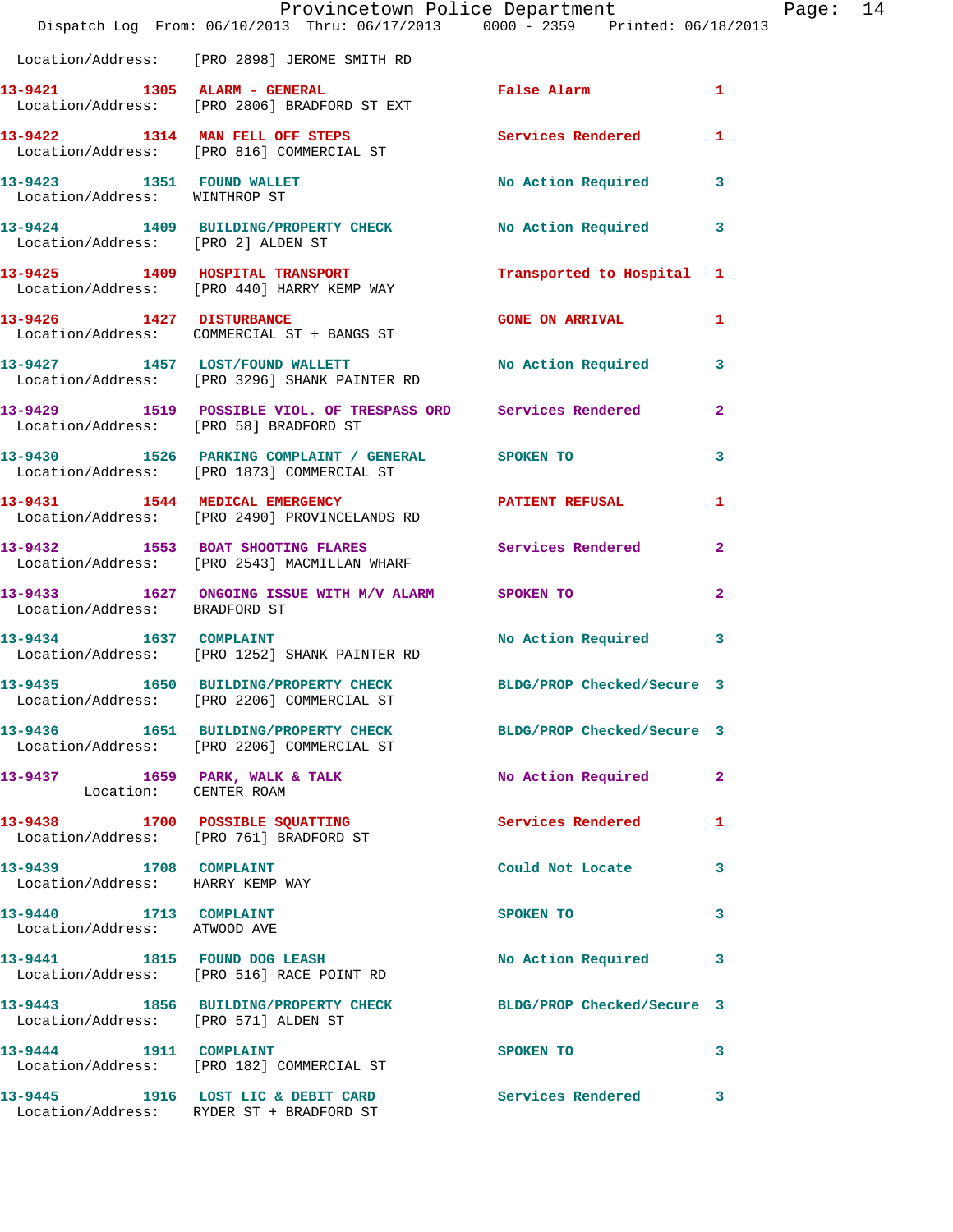|                                                   | Provincetown Police Department<br>Dispatch Log From: 06/10/2013 Thru: 06/17/2013 0000 - 2359 Printed: 06/18/2013 |                        |              | Page: 15 |  |
|---------------------------------------------------|------------------------------------------------------------------------------------------------------------------|------------------------|--------------|----------|--|
|                                                   | 13-9446 1941 PARKING COMPLAINT / GENERAL Services Rendered 3<br>Location/Address: [PRO 2277] BRADFORD ST         |                        |              |          |  |
|                                                   | 13-9447 1946 ASSIST AGENCY / EPD Taken/Referred to Other 3<br>Location/Address: [EAS] DEER FIELD LN              |                        |              |          |  |
|                                                   | 13-9448 2023 COMPLAINT<br>Location/Address: [PRO 1729] NELSON AVE                                                | Services Rendered      | 3            |          |  |
| 13-9449 2103 FOLLOW UP                            | Location/Address: [PRO 761] BRADFORD ST                                                                          | No Action Required 2   |              |          |  |
|                                                   | $13-9450$ 2121 PARK, WALK & TALK<br>Location/Address: [PRO 105] COMMERCIAL ST                                    | No Action Required 2   |              |          |  |
| 13-9451 2123 MV STOP<br>Location/Address: ROUTE 6 |                                                                                                                  | <b>VERBAL WARNING</b>  | 3            |          |  |
|                                                   | 13-9452<br>Location/Address: [PRO 175] COMMERCIAL ST       BLDG/PROP Checked/Secure 3                            |                        |              |          |  |
|                                                   | 13-9453 2153 SUSPICIOUS ACTIVITY<br>Location/Address: [PRO 1882] SHANK PAINTER RD                                | GONE ON ARRIVAL 2      |              |          |  |
|                                                   | 13-9454 2154 BUILDING/PROPERTY CHECK BLDG/PROP Checked/Secure 3<br>Location/Address: [PRO 306] COMMERCIAL ST     |                        |              |          |  |
|                                                   | 13-9455 2215 BUILDING/PROPERTY CHECK BLDG/PROP Checked/Secure 3<br>Location/Address: [PRO 564] BAYBERRY AVE      |                        |              |          |  |
|                                                   | 13-9456 2218 BUILDING/PROPERTY CHECK BLDG/PROP Checked/Secure 3<br>Location/Address: [PRO 182] COMMERCIAL ST     |                        |              |          |  |
|                                                   | 13-9307 2230 GENERAL INFO                                                                                        | No Action Required 3   |              |          |  |
|                                                   | 13-9457 2257 MEDICAL EMERGENCY<br>Location/Address: [PRO 2328] TELEGRAPH HILL RD                                 | <b>PATIENT REFUSAL</b> | $\mathbf{1}$ |          |  |
| 13-9458 2313 COMPLAINT                            | Location/Address: [PRO 2977] COMMERCIAL ST                                                                       | No Action Required 3   |              |          |  |
| Location/Address: [PRO 3287] ROUTE 6              | 13-9459 2352 BUILDING/PROPERTY CHECK BLDG/PROP Checked/Secure 3                                                  |                        |              |          |  |
| For Date: $06/16/2013$ - Sunday                   |                                                                                                                  |                        |              |          |  |

|                                                                 | Location/Address: [PRO 542] SHANK PAINTER RD                                                                        |                       | $2^{\circ}$             | 11           |
|-----------------------------------------------------------------|---------------------------------------------------------------------------------------------------------------------|-----------------------|-------------------------|--------------|
|                                                                 | 13-9461  0006 BUILDING/PROPERTY CHECK BLDG/PROP Checked/Secure 3<br>Location/Address: [PRO 2539] RYDER ST           |                       |                         |              |
| 13-9463 0014 NOISE COMPLAINT<br>Location/Address: BLUEBERRY AVE |                                                                                                                     | No Action Required 3  |                         | $\mathbf{1}$ |
|                                                                 | 13-9462 0015 BUILDING/PROPERTY CHECK BLDG/PROP Checked/Secure 3<br>Location/Address: [PRO 1778] SHANKPAINTER RD     |                       |                         |              |
| 13-9464 0058 TRAFFIC CONTROL                                    | Location/Address: COMMERCIAL ST + BRADFORD ST                                                                       | Services Rendered     | $\overline{\mathbf{3}}$ |              |
|                                                                 | 13-9465       0113   MV OBSERVANCE / ASSIGNMENT       Services Rendered<br>Location/Address: BRADFORD ST + RYDER ST |                       | 3                       |              |
| 13-9466 0154 MV STOP<br>Location/Address: ROUTE 6               |                                                                                                                     | <b>VERBAL WARNING</b> | 3                       |              |
| 13-9467 0200 ASSIST CITIZEN                                     | Location/Address: [PRO 3443] COMMERCIAL ST                                                                          | No Action Required    | 3                       |              |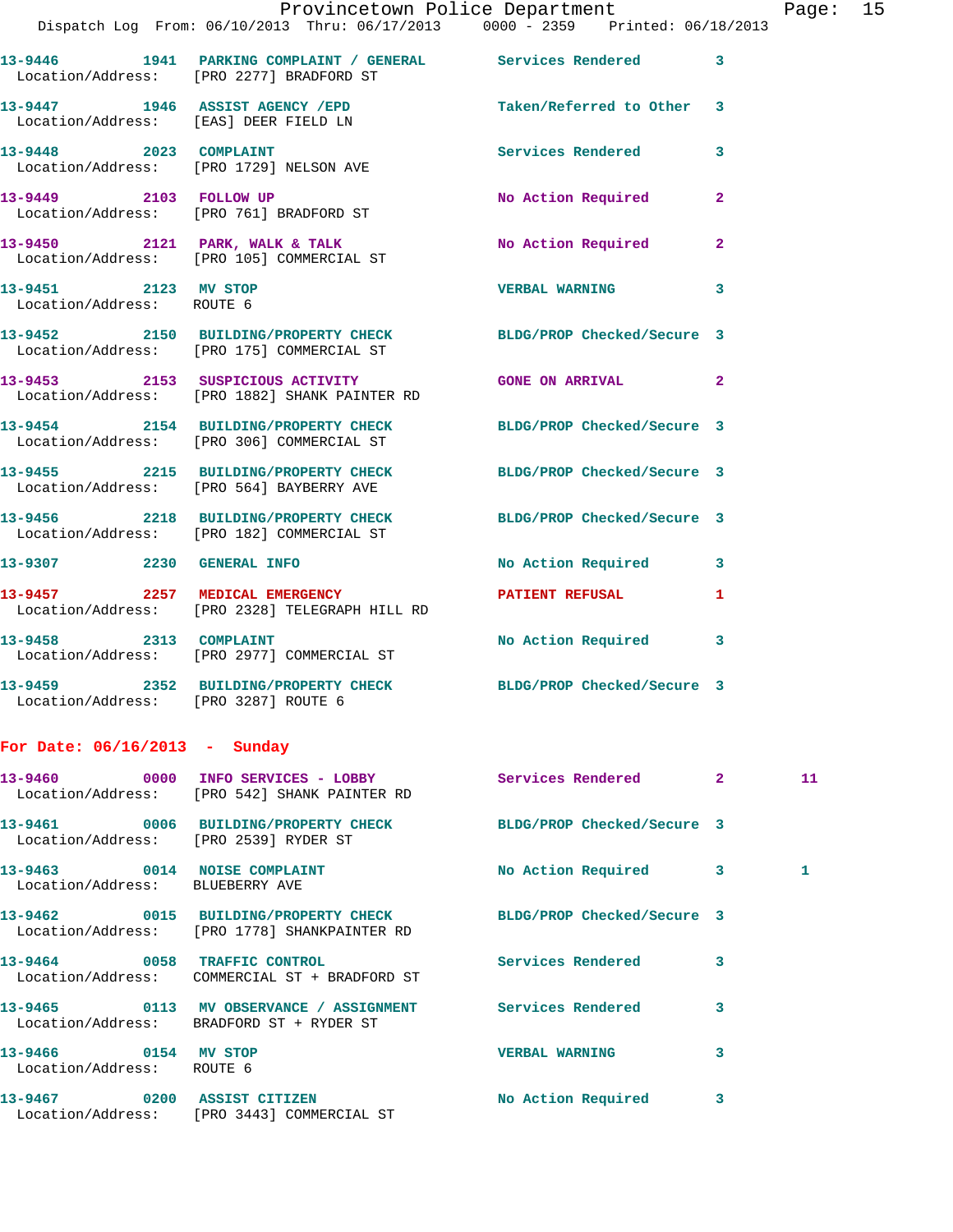|                                        | Provincetown Police Department                                                                                  |                            |                |
|----------------------------------------|-----------------------------------------------------------------------------------------------------------------|----------------------------|----------------|
|                                        | Dispatch Log From: 06/10/2013 Thru: 06/17/2013 0000 - 2359 Printed: 06/18/2013                                  |                            |                |
|                                        | 13-9468 0212 MV COMPLAINT<br>Location/Address: [PRO 2490] PROVINCELANDS RD                                      | SPOKEN TO                  | $\mathbf{2}$   |
|                                        | 13-9469 0231 BUILDING/PROPERTY CHECK BLDG/PROP Checked/Secure 3<br>Location/Address: [PRO 488] MAYFLOWER AVE    |                            |                |
| Location/Address: [PRO 569] WINSLOW ST | 13-9470 0231 BUILDING/PROPERTY CHECK                                                                            | BLDG/PROP Checked/Secure 3 |                |
|                                        | 13-9471 0237 BUILDING/PROPERTY CHECK<br>Location/Address: [PRO 530] SHANKPAINTER RD                             | BLDG/PROP Checked/Secure 3 |                |
|                                        | 13-9472 0432 911 GENERAL/MEDICAL<br>Location/Address: [PRO 3430] COMMERCIAL ST                                  | No Action Required         | 1              |
|                                        | 13-9473 0534 MV ACCIDENT<br>Location/Address: BRADFORD ST + ALDEN ST                                            | Services Rendered          | 1              |
|                                        | 13-9474 0535 BUILDING/PROPERTY CHECK BLDG/PROP Checked/Secure 3<br>Location/Address: [PRO 545] SHANK PAINTER RD |                            |                |
|                                        | 13-9475 0617 BUILDING/PROPERTY CHECK<br>Location/Address: [PRO 519] RACE POINT RD                               | BLDG/PROP Checked/Secure 3 |                |
|                                        | 13-9476 0620 SPEED DOLLY ASSIGNMENT<br>Location/Address: JEROME SMITH RD + WINSLOW ST                           | Services Rendered          | 3              |
|                                        | 13-9477 0747 MEDICAL EMERGENCY<br>Location/Address: [PRO 542] SHANK PAINTER RD                                  | <b>PATIENT REFUSAL</b>     | 1              |
|                                        | 13-9478 0805 BUILDING/PROPERTY CHECK<br>Location/Address: [PRO 2500] COMMERCIAL ST                              | BLDG/PROP Checked/Secure 3 |                |
|                                        | 13-9479 0813 BUILDING/PROPERTY CHECK<br>Location/Address: [PRO 391] COMMERCIAL ST                               | <b>Services Rendered</b>   | 3              |
| 13-9480 0814 ANIMAL CRUELTY            | Location/Address: [PRO 2490] PROVINCELANDS RD                                                                   | Taken/Referred to Other    | $\overline{2}$ |
|                                        | 13-9481 0826 MV OBSERVANCE / ASSIGNMENT<br>Location/Address: [PRO 106] COMMERCIAL ST                            | Services Rendered          | 3              |
| 13-9482 0840 MV STOP                   | Location/Address: [PRO 68] PROVINCELANDS RD                                                                     | <b>VERBAL WARNING</b>      |                |
| 13-9483 0931 MINOR MVA                 | Location/Address: [PRO 3737] BRADFORD ST                                                                        | Services Rendered          | 1              |
|                                        | 13-9484 0953 MV OBSERVANCE / ASSIGNMENT Services Rendered<br>Location/Address: BRADFORD ST + HOWLAND ST         |                            | 3              |
| 13-9485 1000 LOST KEYS                 | Location/Address: [PRO 3296] SHANK PAINTER RD                                                                   | No Action Required         | 3              |
| 13-9487    1011    GENERAL INFO        |                                                                                                                 | No Action Required         | 3              |
| 13-9488 1055 NOISE COMPLAINT           | Location/Address: [PRO 447] JEROME SMITH RD                                                                     | SPOKEN TO                  | 3              |
| Location/Address: [PRO 564] BAYBERRY   | 13-9489 1123 BUILDING/PROPERTY CHECK                                                                            | BLDG/PROP Checked/Secure 3 |                |
|                                        | 13-9490 1134 PANIC ALARM<br>Location/Address: [PRO 1526] BREWSTER ST                                            | Services Rendered          | 1              |
| 1142 LOST WALLET<br>13-9491            | Location/Address: [PRO 542] SHANK PAINTER RD                                                                    | No Action Required         | 3              |
| 13-9492 1212 ON SCHOOL PREMISES        | Location/Address: [PRO 569] WINSLOW ST                                                                          | No Action Required         | 3              |

Page:  $16$ <br> $13$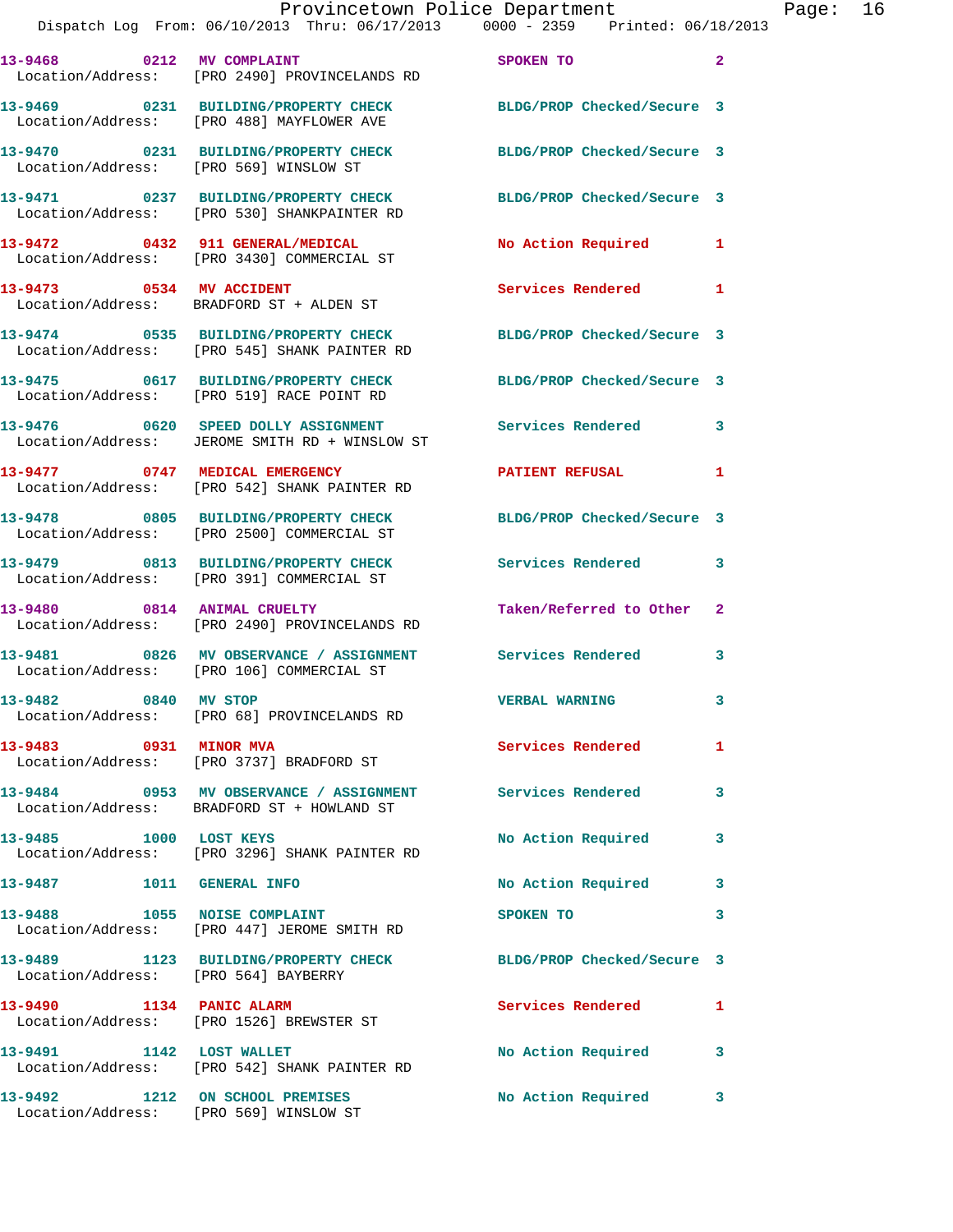|                                                                   |                                                                                                                 | Provincetown Police Department         | Page: 17       |  |
|-------------------------------------------------------------------|-----------------------------------------------------------------------------------------------------------------|----------------------------------------|----------------|--|
|                                                                   | Dispatch Log From: 06/10/2013 Thru: 06/17/2013 0000 - 2359 Printed: 06/18/2013                                  |                                        |                |  |
|                                                                   | 13-9493 1219 MEDICAL EMERGENCY <b>12 PATIENT REFUSAL</b> 1<br>Location/Address: [PRO 1346] COMMERCIAL ST        |                                        |                |  |
|                                                                   | 13-9494 1318 PARK, WALK & TALK 1998 Services Rendered 2<br>Location: [PRO 3431] LOPES SQUARE                    |                                        |                |  |
|                                                                   | 13-9495 1331 BUILDING/PROPERTY CHECK BLDG/PROP Checked/Secure 3<br>Location/Address: [PRO 75] CAPTAIN BERTIE RD |                                        |                |  |
|                                                                   | 13-9496 1345 MV OBSERVANCE / ASSIGNMENT Services Rendered 3<br>Location/Address: BRADFORD ST + SNOW ST          |                                        |                |  |
|                                                                   | 13-9497 1355 911 GENERAL<br>Location/Address: [PRO 2419] COMMERCIAL ST                                          | Transported to Hospital 1              | $\overline{4}$ |  |
|                                                                   | 13-9498 1417 FLIGHT COVERAGE<br>Location/Address: [PRO 516] RACE POINT RD                                       | Services Rendered 2                    |                |  |
|                                                                   | 13-9499 1440 MEDICAL EMERGENCY<br>Location/Address: [PRO 3259] MACMILLAN WHARF                                  | Services Rendered 1                    |                |  |
|                                                                   | 13-9500 1556 911 GENERAL<br>Location/Address: [PRO 3296] SHANK PAINTER RD                                       | Services Rendered<br>$\mathbf{1}$      |                |  |
|                                                                   | 13-9501 1644 LISA FOX IN H/S                                                                                    | No Action Required 3                   |                |  |
| 13-9502 1757 MEDICAL EMERGENCY<br>Location/Address: COMMERCIAL ST |                                                                                                                 | <b>PATIENT REFUSAL</b><br>$\mathbf{1}$ |                |  |
|                                                                   | 13-9503 1850 BUILDING/PROPERTY CHECK BLDG/PROP Checked/Secure 3<br>Location/Address: [PRO 3317] CEMETERY RD     |                                        |                |  |
| 13-9504 1856 MV DISABLED                                          | Location/Address: [PRO 2521] ROUTE 6                                                                            | <b>GONE ON ARRIVAL</b><br>$\mathbf{2}$ |                |  |
|                                                                   | 13-9506 1956 MV STOP<br>Location: [PRO 3431] LOPES SQUARE                                                       | VERBAL WARNING 3                       |                |  |
|                                                                   | 13-9507 2050 MEDICAL EMERGENCY PATIENT REFUSAL<br>Location/Address: [PRO 350] COMMERCIAL ST                     | 1                                      |                |  |
|                                                                   | 13-9508 2108 BUILDING/PROPERTY CHECK BLDG/PROP Checked/Secure 3<br>Location/Address: [PRO 175] COMMERCIAL ST    |                                        |                |  |
|                                                                   | 13-9509 2110 BUILDING/PROPERTY CHECK BLDG/PROP Checked/Secure 3<br>Location/Address: [PRO 182] COMMERCIAL ST    |                                        |                |  |
|                                                                   | 13-9511 2136 BUILDING/PROPERTY CHECK BLDG/PROP Checked/Secure 3<br>Location/Address: [PRO 105] COMMERCIAL ST    |                                        |                |  |
|                                                                   | 13-9512 2147 BUILDING/PROPERTY CHECK BLDG/PROP Checked/Secure 3<br>Location/Address: [PRO 1638] COMMERCIAL ST   |                                        |                |  |
|                                                                   | 13-9514 2250 BUILDING/PROPERTY CHECK<br>Location/Address: [PRO 3609] COMMERCIAL ST                              | BLDG/PROP Checked/Secure 3             |                |  |
|                                                                   | 13-9515 2255 BUILDING/PROPERTY CHECK BLDG/PROP Checked/Secure 3<br>Location/Address: [PRO 306] COMMERCIAL ST    |                                        |                |  |
|                                                                   | 13-9516 2313 COMPLAINT<br>Location/Address: [PRO 196] COMMERCIAL ST                                             | 3<br>SPOKEN TO                         |                |  |
| Location/Address: [PRO 564] BAYBERRY                              | 13-9517 2318 BUILDING/PROPERTY CHECK BLDG/PROP Checked/Secure 3                                                 |                                        |                |  |
|                                                                   | 13-9518 2326 MV OBSERVANCE / ASSIGNMENT Services Rendered 3<br>Location/Address: BRADFORD ST + STANDISH ST      |                                        |                |  |
|                                                                   | 13-9519 2342 BUILDING/PROPERTY CHECK BLDG/PROP Checked/Secure 3<br>Location/Address: [PRO 2543] MACMILLAN       |                                        |                |  |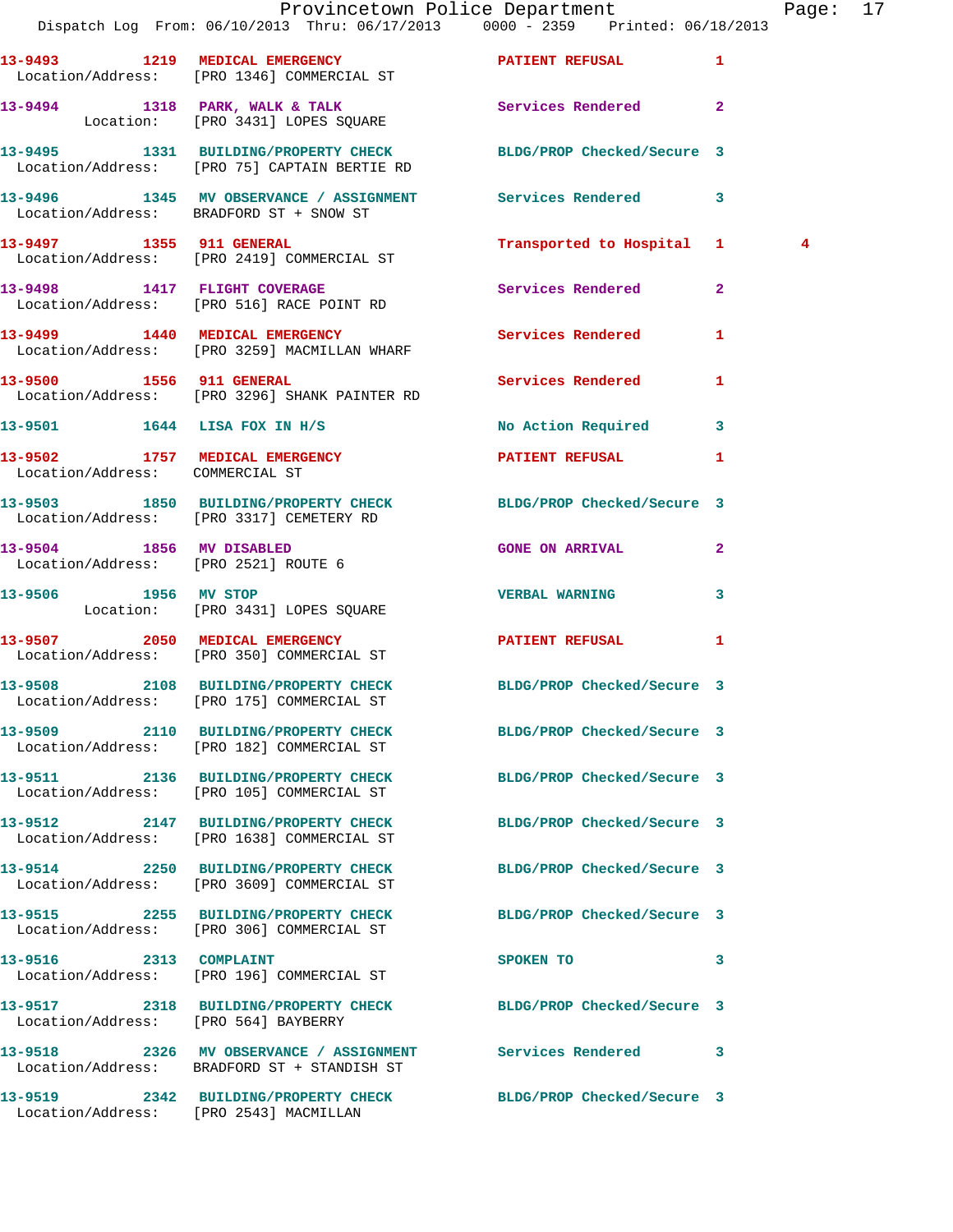|                                       | Provincetown Police Department Page: 18<br>Dispatch Log From: 06/10/2013 Thru: 06/17/2013 0000 - 2359 Printed: 06/18/2013 |                       |                |  |
|---------------------------------------|---------------------------------------------------------------------------------------------------------------------------|-----------------------|----------------|--|
|                                       | 13-9520 2347 BUILDING/PROPERTY CHECK BLDG/PROP Checked/Secure 3                                                           |                       |                |  |
|                                       | Location/Address: [PRO 1638] COMMERCIAL ST                                                                                |                       |                |  |
|                                       | 13-9521 2355 BUILDING/PROPERTY CHECK BLDG/PROP Checked/Secure 3<br>Location/Address: [PRO 444] HIGH POLE HILL             |                       |                |  |
|                                       | 13-9522 2356 BUILDING/PROPERTY CHECK BLDG/PROP Checked/Secure 3<br>Location/Address: [PRO 2206] COMMERCIAL ST             |                       |                |  |
| For Date: 06/17/2013 - Monday         |                                                                                                                           |                       |                |  |
|                                       | 13-9523 0017 MV OBSERVANCE / ASSIGNMENT Services Rendered<br>Location/Address: BRADFORD ST + RYDER ST                     |                       | 3              |  |
| 13-9524 0034 MV STOP                  | Location/Address: [PRO 2518] ROUTE 6                                                                                      | <b>VERBAL WARNING</b> | 3              |  |
|                                       | 13-9525 0046 PARK, WALK & TALK Services Rendered Location: CENTER ROAM                                                    |                       | $\overline{2}$ |  |
|                                       | 13-9526 0049 BAR CHECK Services Rendered<br>Location/Address: [PRO 399] COMMERCIAL ST                                     |                       | $\mathbf{2}$   |  |
|                                       | 13-9527 0055 BAR CHECK<br>Location/Address: [PRO 197] COMMERCIAL ST                                                       | Services Rendered     | $\mathbf{2}$   |  |
|                                       | 13-9528 0108 BUILDING/PROPERTY CHECK BLDG/PROP Checked/Secure 3<br>Location/Address: [PRO 175] COMMERCIAL ST              |                       |                |  |
| 13-9529 0110 MV STOP                  | Location/Address: [PRO 80] CARVER ST                                                                                      | <b>VERBAL WARNING</b> | $\mathbf{3}$   |  |
|                                       | 13-9530 0118 MV STOP<br>Location/Address: [PRO 2206] COMMERCIAL ST                                                        | <b>VERBAL WARNING</b> | 3              |  |
|                                       | 13-9531 0226 MV OBSERVANCE / ASSIGNMENT Services Rendered 3<br>Location/Address: [PRO 2577] BRADFORD ST                   |                       |                |  |
|                                       | 13-9532 0230 BUILDING/PROPERTY CHECK BLDG/PROP Checked/Secure 3<br>Location/Address: [PRO 1778] SHANKPAINTER RD           |                       |                |  |
| Location/Address: [PRO 2539] RYDER ST | 13-9533 0321 BUILDING/PROPERTY CHECK BLDG/PROP Checked/Secure 3                                                           |                       |                |  |
|                                       | 13-9534 0415 BUILDING/PROPERTY CHECK BLDG/PROP Checked/Secure 3<br>Location/Address: [PRO 530] SHANKPAINTER RD            |                       |                |  |
|                                       | 13-9535 0432 MV DISABLED<br>Location/Address: [PRO 537] SHANK PAINTER RD                                                  | No Action Required    | $\mathbf{2}$   |  |
| Location/Address: [PRO 521] ROUTE 6   | 13-9536 0453 MV OBSERVANCE / ASSIGNMENT No Action Required                                                                |                       | 3              |  |
| 13-9537 0459 MV STOP                  | Location/Address: [PRO 2818] CONWELL ST                                                                                   | <b>VERBAL WARNING</b> | 3              |  |
|                                       | 13-9538 		 0503 MV OBSERVANCE / ASSIGNMENT Services Rendered<br>Location/Address: [PRO 525] COMMERCIAL ST                 |                       | 3              |  |
|                                       | 13-9539 		 0520 SPEED DOLLY DEPLOYED 		 No Action Required<br>Location/Address: [PRO 146] COMMERCIAL ST                   |                       | $\mathbf{3}$   |  |
|                                       | 13-9540 0539 MV OBSERVANCE / ASSIGNMENT No Action Required<br>Location/Address: [PRO 2521] ROUTE 6                        |                       | 3              |  |
|                                       | 13-9541 0542 LOBBY TRAFFIC Services Rendered<br>Location/Address: [PRO 542] SHANK PAINTER RD                              |                       | $\overline{2}$ |  |
| Location/Address: [PRO 2521] ROUTE 6  | 13-9542 0547 MV OBSERVANCE / ASSIGNMENT Services Rendered                                                                 |                       | 3              |  |
|                                       |                                                                                                                           |                       |                |  |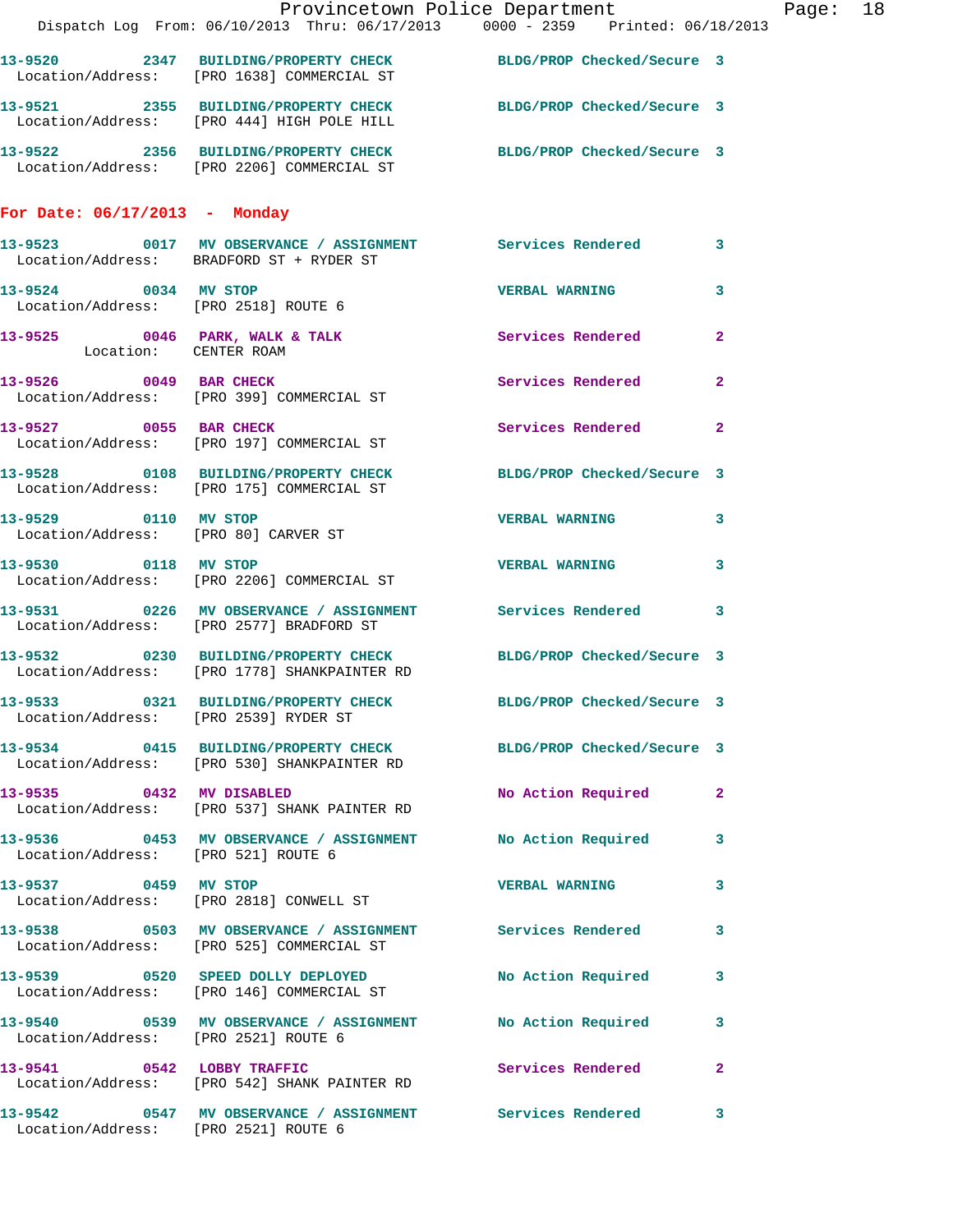Dispatch Log From: 06/10/2013 Thru: 06/17/2013 0000 - 2359 Printed: 06/18/2013

| Location/Address: [PRO 2] ALDEN ST                                                                | 13-9543 0556 BUILDING/PROPERTY CHECK BLDG/PROP Checked/Secure 3                                                 |                          |                |
|---------------------------------------------------------------------------------------------------|-----------------------------------------------------------------------------------------------------------------|--------------------------|----------------|
| Location/Address: [TRU] SHORE RD                                                                  | 13-9544 0603 MUTUAL AID/TRURO U/A                                                                               | <b>Services Rendered</b> | 3              |
|                                                                                                   | 13-9545 0705 OPERATION NOTICE<br>Location/Address: [PRO 2543] MACMILLAN WHARF                                   | No Action Required       | $\mathbf{2}$   |
| Location/Address: [PRO 2521] ROUTE 6                                                              | 13-9546 0740 MV OBSERVANCE / ASSIGNMENT No Action Required                                                      |                          | 3              |
| Location/Address: [PRO 3203] VORSE LN                                                             | 13-9547 0822 DOMESTIC DISTURBANCE/ASSAULT SPOKEN TO                                                             |                          | 1              |
|                                                                                                   | 13-9548 0837 BUILDING/PROPERTY CHECK BLDG/PROP Checked/Secure 3<br>Location/Address: [PRO 2898] JEROME SMITH RD |                          |                |
|                                                                                                   | 13-9550 0844 STAY AWAY COMPLAINT<br>Location/Address: [PRO 542] SHANK PAINTER RD                                | SPOKEN TO                | 3              |
|                                                                                                   | 13-9552 1004 BUILDING/PROPERTY CHECK<br>Location/Address: [PRO 391] COMMERCIAL ST                               | <b>Services Rendered</b> | 3              |
|                                                                                                   | 13-9553 1007 LANDLORD/TENANT<br>Location/Address: [PRO 1873] COMMERCIAL ST                                      | Services Rendered        | $\mathbf{2}$   |
| 13-9554 1011 MV STOP                                                                              | Location/Address: [PRO 3430] COMMERCIAL ST                                                                      | <b>VERBAL WARNING</b>    | 3              |
| 13-9555 1022 COURT                                                                                | Location/Address: [PRO 542] SHANK PAINTER RD                                                                    | Services Rendered        | 3              |
| 13-9556 1038 FLIGHT COVERAGE                                                                      | Location/Address: [PRO 516] RACE POINT RD                                                                       | No Action Required       | 3              |
| 13-9557 1127 FOLLOW UP<br>Location/Address: [PRO 569] WINSLOW ST                                  |                                                                                                                 | FOLLOW UP                | $\mathbf{2}$   |
|                                                                                                   | 13-9558 1158 LOST DRIVER'S LICENSE<br>Location/Address: [PRO 542] SHANK PAINTER RD                              | Services Rendered        | 3              |
| 13-9559 1215 FLIGHT COVERAGE                                                                      | Location/Address: [PRO 516] RACE POINT RD                                                                       | <b>SPOKEN TO</b>         | $\overline{a}$ |
| 13-9560 1306 ALARM - FIRE<br>Location/Address: COMMERCIAL ST                                      |                                                                                                                 | Unfounded                | $\mathbf{1}$   |
| Location/Address: WINSLOW ST                                                                      | 13-9561 1334 PARKING METER BROKEN                                                                               | <b>Services Rendered</b> | 3              |
|                                                                                                   | $13-9562$ 1345 PARK, WALK & TALK<br>Location/Address: [PRO 216] COMMERCIAL ST                                   | Services Rendered        | $\mathbf{2}$   |
| 13-9563 1406 FLIGHT COVERAGE                                                                      | Location/Address: [PRO 516] RACE POINT RD                                                                       | Services Rendered        | $\mathbf{2}$   |
| 13-9564 1414 FOUND WALLET                                                                         | Location/Address: [PRO 542] SHANK PAINTER RD                                                                    | No Action Required       | 3              |
|                                                                                                   | 13-9565 1453 TOUR BUS BLOCKING ROAD<br>Location/Address: [PRO 105] COMMERCIAL ST                                | Services Rendered        | $\mathbf{2}$   |
| 13-9566 1458 MV ACCIDENT<br>Location/Address: CONWELL ST + ROUTE 6<br>Refer To Accident: 13-30-AC |                                                                                                                 | Services Rendered        | -1             |
| 13-9567 1554 MV HIT & RUN                                                                         | Location/Address: [PRO 3296] SHANK PAINTER RD                                                                   | Services Rendered 2      |                |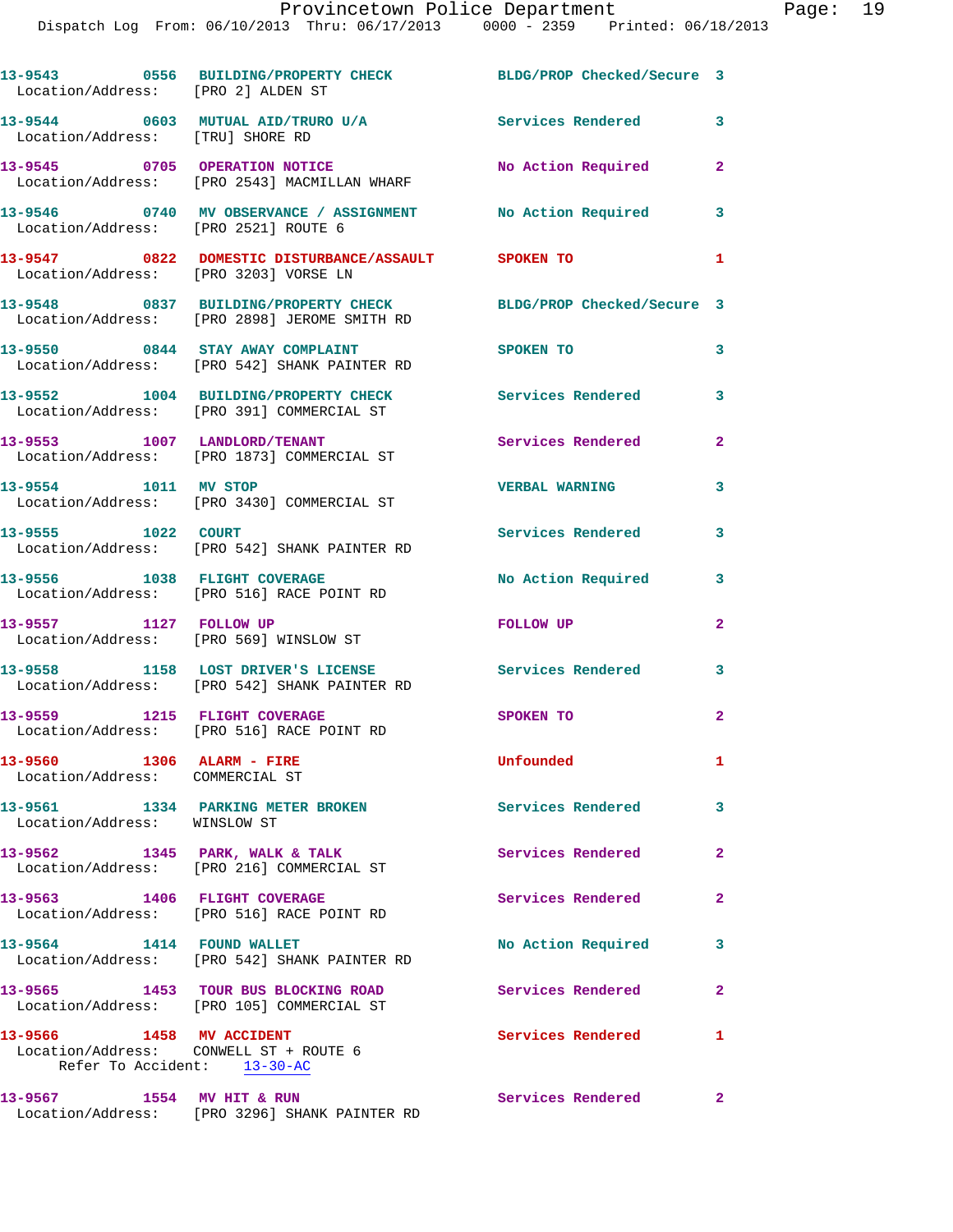|                                 | Provincetown Police Department<br>Dispatch Log From: 06/10/2013 Thru: 06/17/2013 0000 - 2359 Printed: 06/18/2013 |                            | Page: 20       |
|---------------------------------|------------------------------------------------------------------------------------------------------------------|----------------------------|----------------|
|                                 | 13-9568 1619 FOLLOW UP<br>Location/Address: [PRO 414] CONWELL ST                                                 | FOLLOW UP                  | $\mathbf{2}$   |
| Location/Address: RYDER ST      | 13-9569 1644 MV ACCIDENT                                                                                         | Services Rendered          | 1              |
|                                 | 13-9570 1655 ANIMAL CALL<br>Location/Address: [PRO 602] STANDISH ST                                              | <b>VERBAL WARNING</b>      | $\mathbf{2}$   |
|                                 | 13-9571 1711 ASSIST CITIZEN<br>Location/Address: [PRO 1237] MILLER HILL RD                                       | Services Rendered          | 3              |
|                                 | 13-9572 1738 ASSIST CITIZEN<br>Location/Address: [PRO 547] COMMERCIAL ST                                         | SPOKEN TO                  | 3              |
| Location/Address: RACE POINT RD | 13-9573 1751 ALARM - GENERAL                                                                                     | Services Rendered          | 1              |
|                                 | 13-9574 1801 AIRCRAFT<br>Location/Address: [PRO 516] RACE POINT RD                                               | Services Rendered          | $\mathbf{2}$   |
|                                 | 13-9575 1805 ALARM - FIRE<br>Location/Address: [PRO 106] COMMERCIAL ST                                           | False Alarm                | 1              |
|                                 | 13-9576 1845 FOUND POODLES<br>Location/Address: [PRO 16] BRADFORD ST                                             | Services Rendered          | $\overline{2}$ |
|                                 | 13-9577 1904 MEDICAL EMERGENCY/DOT<br>Location/Address: [PRO 440] HARRY KEMP WAY                                 | Transported to Hospital 1  |                |
|                                 | 13-9578 1915 ESCORT/TRANSPORT Services Rendered 3<br>Location/Address: [PRO 3670] SHANK PAINTER RD               |                            |                |
|                                 | 13-9579 1951 BUILDING/PROPERTY CHECK BLDG/PROP Checked/Secure 3<br>Location/Address: [PRO 2898] JEROME SMITH RD  |                            |                |
| 13-9580 1959 MV STOP            | Location/Address: BRADFORD ST + HIGH POLE HILL                                                                   | VERBAL WARNING 3           |                |
|                                 | 13-9581 2017 BUILDING/PROPERTY CHECK BLDG/PROP Checked/Secure 3<br>Location/Address: [PRO 1638] COMMERCIAL ST    |                            |                |
|                                 | 13-9582 2034 BUILDING/PROPERTY CHECK<br>Location/Address: [PRO 306] COMMERCIAL ST                                | BLDG/PROP Checked/Secure 3 |                |
|                                 | 13-9583 2050 BUILDING/PROPERTY CHECK BLDG/PROP Checked/Secure 3<br>Location/Address: [PRO 175] COMMERCIAL ST     |                            |                |
|                                 | 13-9584 2105 BUILDING/PROPERTY CHECK<br>Location/Address: [PRO 105] COMMERCIAL ST                                | BLDG/PROP Checked/Secure 3 |                |
|                                 | 13-9585 2124 BUILDING/PROPERTY CHECK BLDG/PROP Checked/Secure 3<br>Location/Address: [PRO 2898] JEROME SMITH RD  |                            |                |
|                                 | 13-9586 2127 ALARM - GENERAL<br>Location/Address: [PRO 1608] WATSONS CT                                          | False Alarm                | 1              |
|                                 | 13-9587 2129 COMPLAINT<br>Location/Address: HARRY KEMP WAY + HOWLAND ST                                          | Services Rendered          | 3              |
| 13-9588 2155 LOST MA LICENSE    | Location/Address: [PRO 3331] COMMERCIAL ST                                                                       | Services Rendered          | 3              |
|                                 | 13-9589 2333 BUILDING/PROPERTY CHECK<br>Location/Address: [PRO 2898] JEROME SMITH RD                             | BLDG/PROP Checked/Secure 3 |                |
|                                 | 13-9590 2336 BUILDING/PROPERTY CHECK BLDG/PROP Checked/Secure 3<br>Location/Address: [PRO 182] COMMERCIAL ST     |                            |                |
|                                 | 13-9592 2337 BUILDING/PROPERTY CHECK BLDG/PROP Checked/Secure 3<br>Location/Address: [PRO 3609] COMMERCIAL ST    |                            |                |